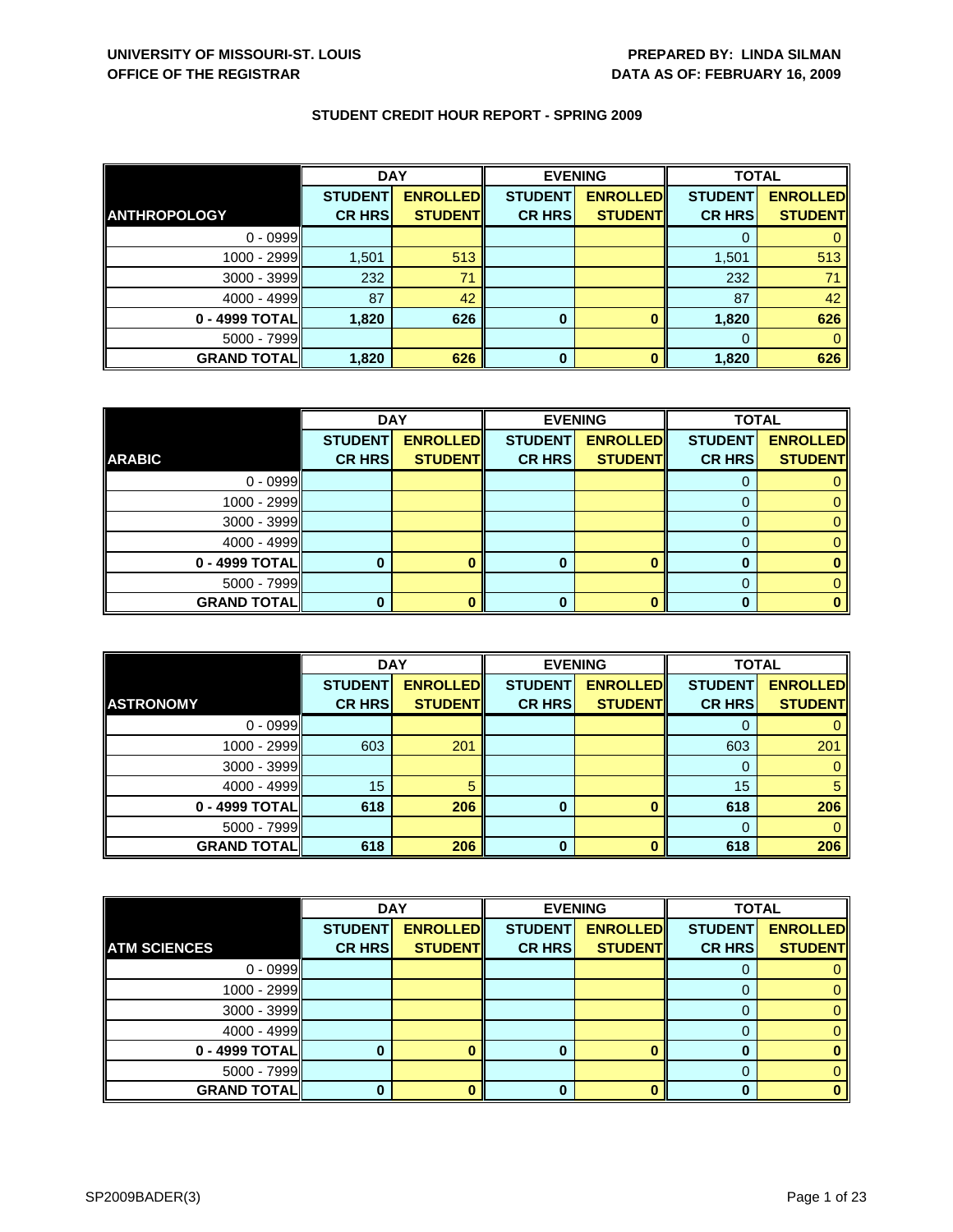|                    | <b>DAY</b>     |                 | <b>EVENING</b> |                 | <b>TOTAL</b>   |                 |
|--------------------|----------------|-----------------|----------------|-----------------|----------------|-----------------|
|                    | <b>STUDENT</b> | <b>ENROLLED</b> | <b>STUDENT</b> | <b>ENROLLED</b> | <b>STUDENT</b> | <b>ENROLLED</b> |
| <b>BIOLOGY</b>     | <b>CR HRS</b>  | <b>STUDENT</b>  | <b>CR HRS</b>  | <b>STUDENT</b>  | <b>CR HRS</b>  | <b>STUDENT</b>  |
| $0 - 0999$         |                |                 |                |                 |                |                 |
| 1000 - 2999        | 2,270          | 710             | 797            | 249             | 3,067          | 959             |
| $3000 - 3999$      | 592            | 211             | 71             | 26              | 663            | 237             |
| $4000 - 4999$      | 775            | 269             | 22             | 11              | 797            | 280             |
| 0 - 4999 TOTAL     | 3,637          | 1,190           | 890            | 286             | 4,527          | 1,476           |
| $5000 - 7999$      | 581            | 203             |                |                 | 581            | 203             |
| <b>GRAND TOTAL</b> | 4,218          | 1,393           | 890            | 286             | 5,108          | 1,679           |

|                    | <b>DAY</b>     |                 |                | <b>EVENING</b>   | <b>TOTAL</b>   |                 |
|--------------------|----------------|-----------------|----------------|------------------|----------------|-----------------|
|                    | <b>STUDENT</b> | <b>ENROLLED</b> | <b>STUDENT</b> | <b>ENROLLEDI</b> | <b>STUDENT</b> | <b>ENROLLED</b> |
| <b>CHEMISTRY</b>   | <b>CR HRS</b>  | <b>STUDENT</b>  | <b>CR HRS</b>  | <b>STUDENT</b>   | <b>CR HRS</b>  | <b>STUDENT</b>  |
| $0 - 0999$         |                |                 |                |                  | 0              | 0               |
| 1000 - 2999        | 1,436          | 362             | 397            | 121              | 1,833          | 483             |
| 3000 - 3999        | 65             | 31              | 136            | 50               | 201            | 81              |
| $4000 - 4999$      | 113            | 51              | 106            | 38               | 219            | 89              |
| 0 - 4999 TOTAL     | 1,614          | 444             | 639            | 209              | 2,253          | 653             |
| $5000 - 7999$      | 345            | 166             |                |                  | 345            | 166             |
| <b>GRAND TOTAL</b> | 1,959          | 610             | 639            | 209              | 2,598          | 819             |

|                    | <b>DAY</b>                      |                                   |                                 | <b>EVENING</b>                    | <b>TOTAL</b>                    |                                   |
|--------------------|---------------------------------|-----------------------------------|---------------------------------|-----------------------------------|---------------------------------|-----------------------------------|
| <b>CHINESE</b>     | <b>STUDENT</b><br><b>CR HRS</b> | <b>ENROLLED</b><br><b>STUDENT</b> | <b>STUDENT</b><br><b>CR HRS</b> | <b>ENROLLED</b><br><b>STUDENT</b> | <b>STUDENT</b><br><b>CR HRS</b> | <b>ENROLLED</b><br><b>STUDENT</b> |
|                    |                                 |                                   |                                 |                                   |                                 |                                   |
| $0 - 0999$         |                                 |                                   |                                 |                                   | O                               |                                   |
| 1000 - 2999        | 100                             | 20                                |                                 |                                   | 100                             | 20                                |
| $3000 - 3999$      |                                 |                                   |                                 |                                   | 0                               | 0                                 |
| $4000 - 4999$      |                                 |                                   |                                 |                                   | 0                               |                                   |
| 0 - 4999 TOTAL     | 100                             | 20                                | 0                               | n                                 | 100                             | 20                                |
| $5000 - 7999$      |                                 |                                   |                                 |                                   | $\Omega$                        | 0                                 |
| <b>GRAND TOTAL</b> | 100                             | 20                                | 0                               |                                   | 100                             | 20                                |

|                         | <b>DAY</b>     |                 |                | <b>EVENING</b>  | <b>TOTAL</b>   |                 |
|-------------------------|----------------|-----------------|----------------|-----------------|----------------|-----------------|
|                         | <b>STUDENT</b> | <b>ENROLLED</b> | <b>STUDENT</b> | <b>ENROLLED</b> | <b>STUDENT</b> | <b>ENROLLED</b> |
| <b>COMPUTER SCIENCE</b> | <b>CR HRS</b>  | <b>STUDENT</b>  | <b>CR HRS</b>  | <b>STUDENT</b>  | <b>CR HRS</b>  | <b>STUDENT</b>  |
| $0 - 0999$              |                |                 |                |                 | 0              | 0               |
| $1000 - 2999$           | 342            | 114             | 255            | 85              | 597            | 199             |
| $3000 - 3999$           | 15             | 5               |                |                 | 15             | 5               |
| $4000 - 4999$           | 120            | 40              | 153            | 51              | 273            | 91              |
| 0 - 4999 TOTAL          | 477            | 159             | 408            | 136             | 885            | 295             |
| $5000 - 7999$           | 195            | 65              |                |                 | 195            | 65              |
| <b>GRAND TOTAL</b>      | 672            | 224             | 408            | 136             | 1,080          | 360             |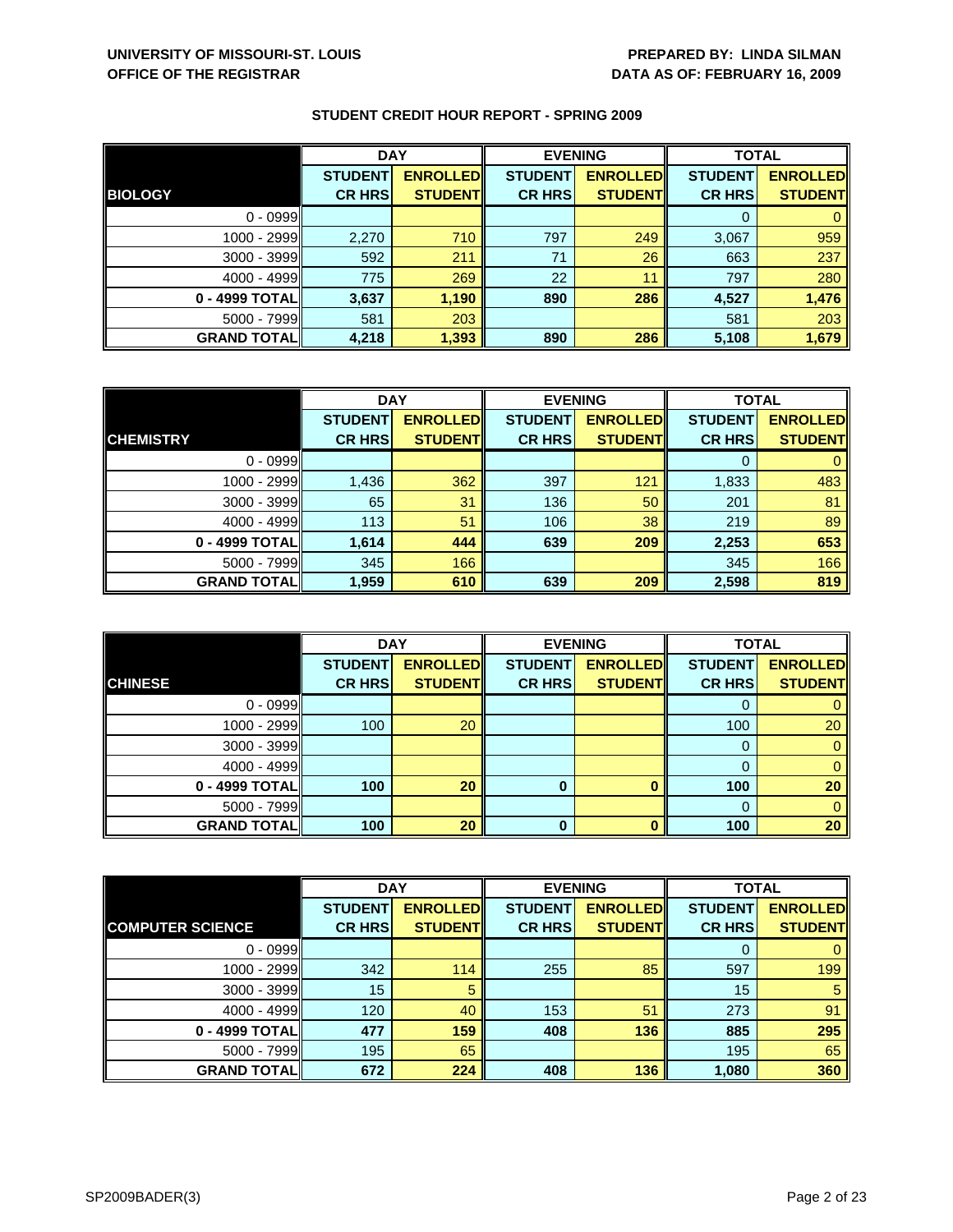|                         | <b>DAY</b>     |                 | <b>EVENING</b> |                 | <b>TOTAL</b>   |                 |
|-------------------------|----------------|-----------------|----------------|-----------------|----------------|-----------------|
|                         | <b>STUDENT</b> | <b>ENROLLED</b> | <b>STUDENT</b> | <b>ENROLLED</b> | <b>STUDENT</b> | <b>ENROLLED</b> |
| <b>CRIMINAL JUSTICE</b> | <b>CR HRS</b>  | <b>STUDENT</b>  | <b>CR HRS</b>  | <b>STUDENT</b>  | <b>CR HRS</b>  | <b>STUDENT</b>  |
| $0 - 0999$              |                |                 |                |                 |                |                 |
| $1000 - 2999$           | 2,013          | 671             | 639            | 213             | 2,652          | 884             |
| 3000 - 3999             | 223            | 71              |                |                 | 223            | 71              |
| $4000 - 4999$           | 492            | 164             | 114            | 38              | 606            | 202             |
| 0 - 4999 TOTAL          | 2,728          | 906             | 753            | 251             | 3,481          | 1,157           |
| 5000 - 7999             | 293            | 94              |                |                 | 293            | 94              |
| <b>GRAND TOTAL</b>      | 3,021          | 1,000           | 753            | 251             | 3,774          | 1,251           |

|                    | <b>DAY</b>     |                 |                | <b>EVENING</b>  |                | <b>TOTAL</b>    |  |
|--------------------|----------------|-----------------|----------------|-----------------|----------------|-----------------|--|
|                    | <b>STUDENT</b> | <b>ENROLLED</b> | <b>STUDENT</b> | <b>ENROLLED</b> | <b>STUDENT</b> | <b>ENROLLED</b> |  |
| <b>ECONOMICS</b>   | <b>CR HRS</b>  | <b>STUDENT</b>  | <b>CR HRS</b>  | <b>STUDENT</b>  | <b>CR HRS</b>  | <b>STUDENT</b>  |  |
| $0 - 0999$         |                |                 |                |                 |                |                 |  |
| 1000 - 2999        | 1,701          | 587             | 228            | 76              | 1,929          | 663             |  |
| $3000 - 3999$      | 351            | 117             | 39             | 13              | 390            | 130             |  |
| $4000 - 4999$      | 99             | 26              | 150            | 50              | 249            | 76              |  |
| 0 - 4999 TOTAL     | 2,151          | 730             | 417            | 139             | 2,568          | 869             |  |
| $5000 - 7999$      | 141            | 47              |                |                 | 141            | 47              |  |
| <b>GRAND TOTAL</b> | 2,292          | 777             | 417            | 139             | 2,709          | 916             |  |

|                     | <b>DAY</b>     |                 |                | <b>EVENING</b>  | <b>TOTAL</b>   |                 |
|---------------------|----------------|-----------------|----------------|-----------------|----------------|-----------------|
|                     | <b>STUDENT</b> | <b>ENROLLED</b> | <b>STUDENT</b> | <b>ENROLLED</b> | <b>STUDENT</b> | <b>ENROLLED</b> |
| <b>ENGLISH</b>      | <b>CR HRS</b>  | <b>STUDENT</b>  | <b>CR HRS</b>  | <b>STUDENT</b>  | <b>CR HRS</b>  | <b>STUDENT</b>  |
| $0 - 0999$          |                |                 |                |                 | O              | $\mathbf{0}$    |
| 1000 - 2999         | 1,593          | 531             | 138            | 46              | 1,731          | 577             |
| $3000 - 3999$       | 2,739          | 913             | 429            | 143             | 3,168          | 1,056           |
| $4000 - 4999$       | 590            | 197             | 135            | 45              | 725            | 242             |
| 0 - 4999 TOTAL      | 4,922          | 1,641           | 702            | 234             | 5,624          | 1,875           |
| $5000 - 7999$       | 521            | 175             |                |                 | 521            | 175             |
| <b>GRAND TOTALI</b> | 5,443          | 1,816           | 702            | 234             | 6,145          | 2,050           |

|                            | <b>DAY</b>     |                 |                | <b>EVENING</b>  | <b>TOTAL</b>   |                 |
|----------------------------|----------------|-----------------|----------------|-----------------|----------------|-----------------|
| <b>ENGLISH AS A SECOND</b> | <b>STUDENT</b> | <b>ENROLLED</b> | <b>STUDENT</b> | <b>ENROLLED</b> | <b>STUDENT</b> | <b>ENROLLED</b> |
| <b>LANGUAGE</b>            | <b>CR HRS</b>  | <b>STUDENT</b>  | <b>CR HRS</b>  | <b>STUDENT</b>  | <b>CR HRS</b>  | <b>STUDENT</b>  |
| $0 - 0999$                 |                |                 |                |                 |                | 0               |
| 1000 - 2999                |                |                 |                |                 | 0              | $\mathbf{0}$    |
| $3000 - 3999$              | 78             | 26              |                |                 | 78             | 26              |
| $4000 - 4999$              | 208            | 71              |                |                 | 208            | 71              |
| 0 - 4999 TOTAL             | 286            | 97              | 0              |                 | 286            | 97              |
| $5000 - 7999$              | 10             | 5               |                |                 | 10             | 5               |
| <b>GRAND TOTAL</b>         | 296            | 102             | $\bf{0}$       |                 | 296            | 102             |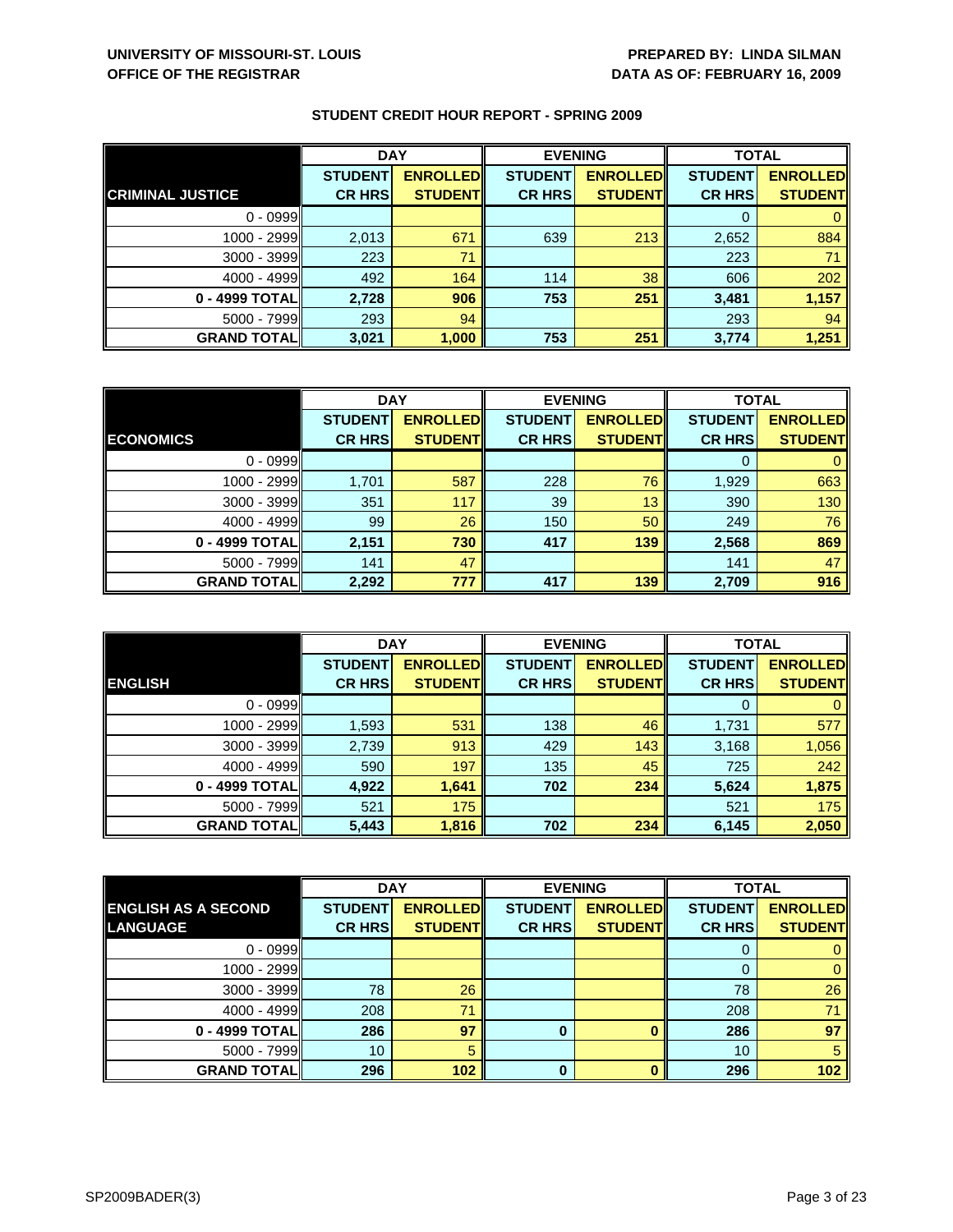|                         | <b>DAY</b>     |                 | <b>EVENING</b> |                 | <b>TOTAL</b>   |                 |
|-------------------------|----------------|-----------------|----------------|-----------------|----------------|-----------------|
|                         | <b>STUDENT</b> | <b>ENROLLED</b> | <b>STUDENT</b> | <b>ENROLLED</b> | <b>STUDENT</b> | <b>ENROLLED</b> |
| <b>FOREIGN LANGUAGE</b> | <b>CR HRS</b>  | <b>STUDENT</b>  | <b>CR HRS</b>  | <b>STUDENT</b>  | <b>CR HRS</b>  | <b>STUDENT</b>  |
| $0 - 0999$              |                |                 |                |                 |                |                 |
| $1000 - 2999$           |                |                 |                |                 |                |                 |
| $3000 - 3999$           |                |                 |                |                 |                |                 |
| $4000 - 4999$           |                |                 |                |                 | $\Omega$       |                 |
| $0 - 4999$ TOTAL        |                |                 | 0              |                 |                |                 |
| $5000 - 7999$           |                |                 |                |                 |                |                 |
| <b>GRAND TOTAL</b>      |                |                 | 0              |                 |                |                 |

|                    | <b>DAY</b>     |                 |                | <b>EVENING</b>  | <b>TOTAL</b>   |                 |
|--------------------|----------------|-----------------|----------------|-----------------|----------------|-----------------|
|                    | <b>STUDENT</b> | <b>ENROLLED</b> | <b>STUDENT</b> | <b>ENROLLED</b> | <b>STUDENT</b> | <b>ENROLLED</b> |
| <b>FRENCH</b>      | <b>CR HRS</b>  | <b>STUDENT</b>  | <b>CR HRS</b>  | <b>STUDENT</b>  | <b>CR HRS</b>  | <b>STUDENT</b>  |
| $0 - 0999$         |                |                 |                |                 |                |                 |
| $1000 - 2999$      | 488            | 112             |                |                 | 488            | 112             |
| 3000 - 3999        | 66             | 22              |                |                 | 66             | 22              |
| $4000 - 4999$      | 48             | 16              |                |                 | 48             | 16              |
| 0 - 4999 TOTAL     | 602            | 150             | 0              |                 | 602            | 150             |
| $5000 - 7999$      | 6              |                 |                |                 | 6              |                 |
| <b>GRAND TOTAL</b> | 608            | 152             | $\Omega$       |                 | 608            | 152             |

|                    | <b>DAY</b>                      |                                   |                                 | <b>EVENING</b>                    | <b>TOTAL</b>                    |                                   |
|--------------------|---------------------------------|-----------------------------------|---------------------------------|-----------------------------------|---------------------------------|-----------------------------------|
| <b>GEOGRAPHY</b>   | <b>STUDENT</b><br><b>CR HRS</b> | <b>ENROLLED</b><br><b>STUDENT</b> | <b>STUDENT</b><br><b>CR HRS</b> | <b>ENROLLED</b><br><b>STUDENT</b> | <b>STUDENT</b><br><b>CR HRS</b> | <b>ENROLLED</b><br><b>STUDENT</b> |
|                    |                                 |                                   |                                 |                                   |                                 |                                   |
| $0 - 0999$         |                                 |                                   |                                 |                                   | O                               |                                   |
| 1000 - 2999        |                                 |                                   |                                 |                                   |                                 |                                   |
| $3000 - 3999$      |                                 |                                   |                                 |                                   |                                 |                                   |
| $4000 - 4999$      |                                 |                                   |                                 |                                   | 0                               |                                   |
| 0 - 4999 TOTAL     |                                 |                                   |                                 | ∩                                 |                                 |                                   |
| $5000 - 7999$      |                                 |                                   |                                 |                                   |                                 |                                   |
| <b>GRAND TOTAL</b> |                                 |                                   | 0                               |                                   |                                 |                                   |

|                    | <b>DAY</b>     |                 |                | <b>EVENING</b>  | <b>TOTAL</b>   |                 |
|--------------------|----------------|-----------------|----------------|-----------------|----------------|-----------------|
|                    | <b>STUDENT</b> | <b>ENROLLED</b> | <b>STUDENT</b> | <b>ENROLLED</b> | <b>STUDENT</b> | <b>ENROLLED</b> |
| <b>GEOLOGY</b>     | <b>CR HRS</b>  | <b>STUDENT</b>  | <b>CR HRS</b>  | <b>STUDENT</b>  | <b>CR HRS</b>  | <b>STUDENT</b>  |
| $0 - 0999$         |                |                 |                |                 | 0              | 0               |
| $1000 - 2999$      | 548            | 165             | 95             | 29              | 643            | 194             |
| $3000 - 3999$      |                |                 |                |                 | $\Omega$       | $\mathbf{0}$    |
| $4000 - 4999$      |                |                 |                |                 | $\Omega$       | $\mathbf{0}$    |
| 0 - 4999 TOTAL     | 548            | 165             | 95             | 29              | 643            | 194             |
| $5000 - 7999$      |                |                 |                |                 | $\Omega$       | $\mathbf{0}$    |
| <b>GRAND TOTAL</b> | 548            | 165             | 95             | 29              | 643            | 194             |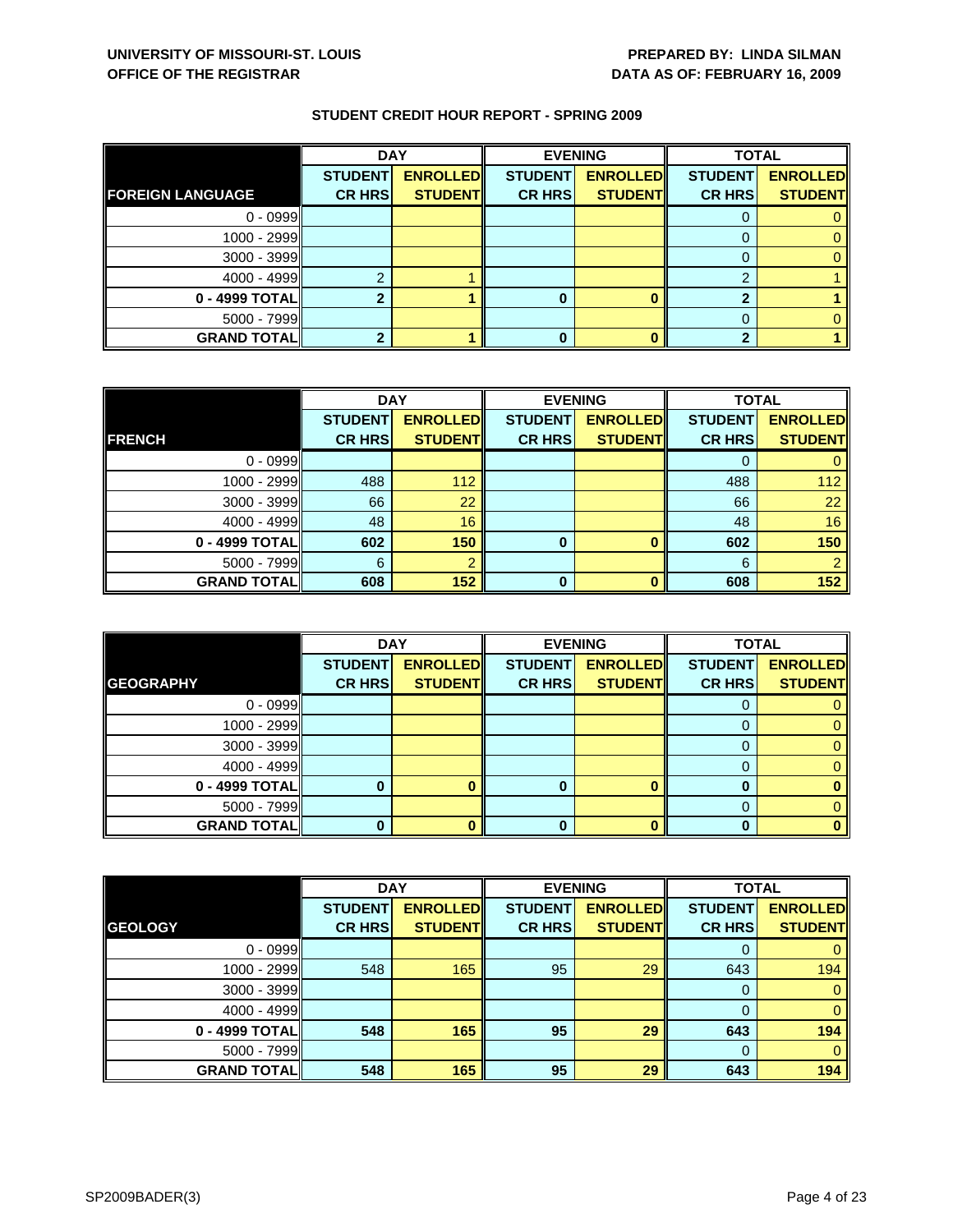|                    | <b>DAY</b>     |                 |                | <b>EVENING</b>  |                | <b>TOTAL</b>    |  |
|--------------------|----------------|-----------------|----------------|-----------------|----------------|-----------------|--|
|                    | <b>STUDENT</b> | <b>ENROLLED</b> | <b>STUDENT</b> | <b>ENROLLED</b> | <b>STUDENT</b> | <b>ENROLLED</b> |  |
| <b>GERMAN</b>      | <b>CR HRS</b>  | <b>STUDENT</b>  | <b>CR HRS</b>  | <b>STUDENT</b>  | <b>CR HRS</b>  | <b>STUDENT</b>  |  |
| $0 - 0999$         |                |                 |                |                 |                |                 |  |
| 1000 - 2999        | 232            | 54              |                |                 | 232            | 54              |  |
| 3000 - 3999        | 14             | 5               |                |                 | 14             | 5               |  |
| $4000 - 4999$      | З              |                 |                |                 | 3              |                 |  |
| 0 - 4999 TOTAL     | 249            | 60              | 0              |                 | 249            | 60              |  |
| $5000 - 7999$      |                |                 |                |                 |                |                 |  |
| <b>GRAND TOTAL</b> | 249            | 60              | U              |                 | 249            | 60              |  |

|                    | <b>DAY</b>     |                 |                | <b>EVENING</b>  | <b>TOTAL</b>   |                 |
|--------------------|----------------|-----------------|----------------|-----------------|----------------|-----------------|
|                    | <b>STUDENT</b> | <b>ENROLLED</b> | <b>STUDENT</b> | <b>ENROLLED</b> | <b>STUDENT</b> | <b>ENROLLED</b> |
| <b>GERONTOLOGY</b> | <b>CR HRS</b>  | <b>STUDENT</b>  | <b>CR HRS</b>  | <b>STUDENT</b>  | <b>CR HRS</b>  | <b>STUDENT</b>  |
| $0 - 0999$         |                |                 |                |                 | 0              | 0               |
| $1000 - 2999$      | 21             |                 | 3              |                 | 24             | 8               |
| $3000 - 3999$      |                |                 |                |                 |                | $\mathbf{0}$    |
| $4000 - 4999$      |                |                 |                |                 | 0              | $\mathbf{0}$    |
| 0 - 4999 TOTAL     | 21             |                 | 3              |                 | 24             | 8               |
| $5000 - 7999$      | 54             | 18              |                |                 | 54             | 18              |
| <b>GRAND TOTAL</b> | 75             | 25              | 3              |                 | 78             | 26              |

|                             | <b>DAY</b>     |                 |                | <b>EVENING</b>  | <b>TOTAL</b>   |                 |
|-----------------------------|----------------|-----------------|----------------|-----------------|----------------|-----------------|
|                             | <b>STUDENT</b> | <b>ENROLLED</b> | <b>STUDENT</b> | <b>ENROLLED</b> | <b>STUDENT</b> | <b>ENROLLED</b> |
| <b>GREEK ANCIENT/MODERN</b> | <b>CR HRS</b>  | <b>STUDENT</b>  | <b>CR HRS</b>  | <b>STUDENT</b>  | <b>CR HRS</b>  | <b>STUDENT</b>  |
| $0 - 0999$                  |                |                 |                |                 | O              | 0.              |
| 1000 - 2999                 |                |                 |                |                 |                | 0               |
| $3000 - 3999$               |                |                 |                |                 |                | 0.              |
| $4000 - 4999$               |                |                 |                |                 | 0              | 0.              |
| 0 - 4999 TOTAL              |                |                 | 0              |                 |                |                 |
| $5000 - 7999$               |                |                 |                |                 | 0              | 0               |
| <b>GRAND TOTALI</b>         |                |                 | 0              |                 |                |                 |

|                    | <b>DAY</b>     |                 |                | <b>EVENING</b>  |                | <b>TOTAL</b>    |  |
|--------------------|----------------|-----------------|----------------|-----------------|----------------|-----------------|--|
|                    | <b>STUDENT</b> | <b>ENROLLED</b> | <b>STUDENT</b> | <b>ENROLLED</b> | <b>STUDENT</b> | <b>ENROLLED</b> |  |
| <b>HISTORY</b>     | <b>CR HRS</b>  | <b>STUDENT</b>  | <b>CR HRS</b>  | <b>STUDENT</b>  | <b>CR HRS</b>  | <b>STUDENT</b>  |  |
| $0 - 0999$         |                |                 |                |                 | 0              | $\mathbf{0}$    |  |
| 1000 - 2999        | 1,527          | 509             | 123            | 41              | 1,650          | 550             |  |
| $3000 - 3999$      | 906            | 302             | 75             | 25              | 981            | 327             |  |
| $4000 - 4999$      | 159            | 53              | 110            | 28              | 269            | 81              |  |
| 0 - 4999 TOTAL     | 2,592          | 864             | 308            | 94              | 2,900          | 958             |  |
| $5000 - 7999$      | 535            | 157             |                |                 | 535            | 157             |  |
| <b>GRAND TOTAL</b> | 3,127          | 1,021           | 308            | 94              | 3,435          | 1,115           |  |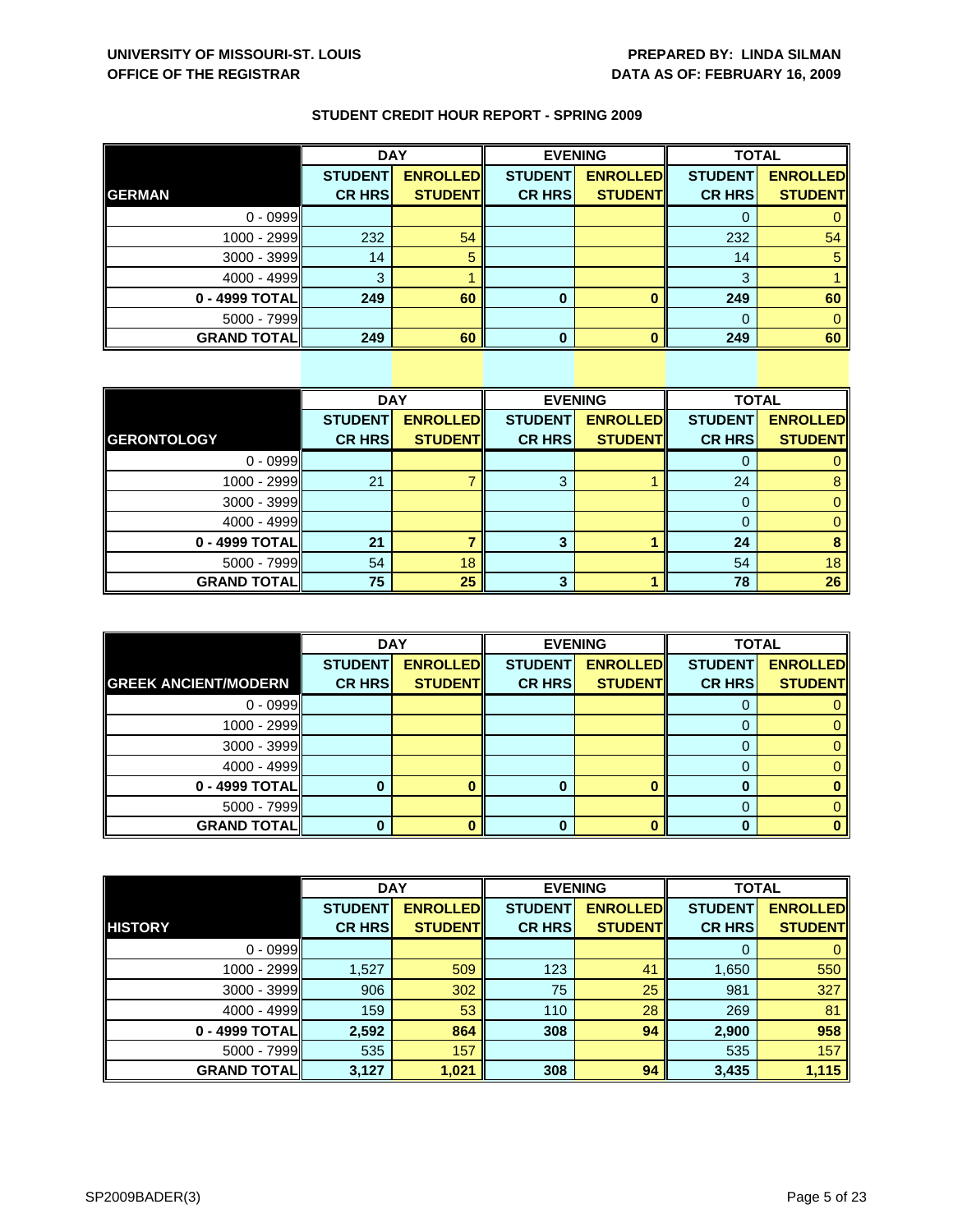|                    | <b>DAY</b>     |                 | <b>EVENING</b> |                 | <b>TOTAL</b>   |                 |
|--------------------|----------------|-----------------|----------------|-----------------|----------------|-----------------|
|                    | <b>STUDENT</b> | <b>ENROLLED</b> | <b>STUDENT</b> | <b>ENROLLED</b> | <b>STUDENT</b> | <b>ENROLLED</b> |
| <b>HONORS</b>      | <b>CR HRS</b>  | <b>STUDENT</b>  | <b>CR HRS</b>  | <b>STUDENT</b>  | <b>CR HRS</b>  | <b>STUDENT</b>  |
| $0 - 0999$         |                |                 |                |                 |                |                 |
| 1000 - 2999        | 1,179          | 393             |                |                 | 1,179          | 393             |
| $3000 - 3999$      | 540            | 180             |                |                 | 540            | 180             |
| $4000 - 4999$      | 144            | 76              |                |                 | 144            | 76              |
| 0 - 4999 TOTAL     | 1,863          | 649             | $\bf{0}$       |                 | 1,863          | 649             |
| $5000 - 7999$      |                |                 |                |                 | $\Omega$       |                 |
| <b>GRAND TOTAL</b> | 1,863          | 649             | $\bf{0}$       |                 | 1,863          | 649             |

|                          | <b>DAY</b>     |                 | <b>EVENING</b> |                 | <b>TOTAL</b>   |                 |
|--------------------------|----------------|-----------------|----------------|-----------------|----------------|-----------------|
|                          | <b>STUDENT</b> | <b>ENROLLED</b> | <b>STUDENT</b> | <b>ENROLLED</b> | <b>STUDENT</b> | <b>ENROLLED</b> |
| <b>INTERDISCIPLINARY</b> | <b>CR HRS</b>  | <b>STUDENT</b>  | <b>CR HRS</b>  | <b>STUDENT</b>  | <b>CR HRS</b>  | <b>STUDENT</b>  |
| $0 - 0999$               |                |                 |                |                 |                |                 |
| 1000 - 2999              |                |                 |                |                 | $\Omega$       |                 |
| $3000 - 3999$            |                |                 |                |                 | 0              |                 |
| 4000 - 4999              |                |                 |                |                 |                | 0               |
| 0 - 4999 TOTAL           |                |                 | 0              |                 | O              |                 |
| 5000 - 7999              |                |                 |                |                 | 0              |                 |
| <b>GRAND TOTAL</b>       |                |                 | ŋ              |                 |                |                 |

|                    | <b>DAY</b>     |                 |                | <b>EVENING</b>  | <b>TOTAL</b>   |                 |
|--------------------|----------------|-----------------|----------------|-----------------|----------------|-----------------|
|                    | <b>STUDENT</b> | <b>ENROLLED</b> | <b>STUDENT</b> | <b>ENROLLED</b> | <b>STUDENT</b> | <b>ENROLLED</b> |
| <b>ITALIAN</b>     | <b>CR HRS</b>  | <b>STUDENT</b>  | <b>CR HRS</b>  | <b>STUDENT</b>  | <b>CR HRS</b>  | <b>STUDENT</b>  |
| $0 - 0999$         |                |                 |                |                 |                |                 |
| 1000 - 2999        |                |                 |                |                 |                |                 |
| $3000 - 3999$      |                |                 |                |                 |                |                 |
| $4000 - 4999$      |                |                 |                |                 |                |                 |
| 0 - 4999 TOTAL     |                |                 |                |                 |                |                 |
| $5000 - 7999$      |                |                 |                |                 |                |                 |
| <b>GRAND TOTAL</b> |                |                 | 0              |                 | $\bf{0}$       |                 |

|                    | <b>DAY</b>      |                 |                | <b>EVENING</b>  | <b>TOTAL</b>   |                 |
|--------------------|-----------------|-----------------|----------------|-----------------|----------------|-----------------|
|                    | <b>STUDENT</b>  | <b>ENROLLED</b> | <b>STUDENT</b> | <b>ENROLLED</b> | <b>STUDENT</b> | <b>ENROLLED</b> |
| <b>JAPANESE</b>    | <b>CR HRS</b>   | <b>STUDENT</b>  | <b>CR HRS</b>  | <b>STUDENT</b>  | <b>CR HRS</b>  | <b>STUDENT</b>  |
| $0 - 0999$         |                 |                 |                |                 |                | 0               |
| $1000 - 2999$      | 211             | 43              |                |                 | 211            | 43              |
| $3000 - 3999$      | 12 <sup>°</sup> | 4               |                |                 | 12             | 4               |
| $4000 - 4999$      |                 |                 |                |                 | $\Omega$       | $\mathbf{0}$    |
| 0 - 4999 TOTAL     | 223             | 47              | 0              |                 | 223            | 47              |
| $5000 - 7999$      |                 |                 |                |                 | $\Omega$       | $\mathbf{0}$    |
| <b>GRAND TOTAL</b> | 223             | 47              |                |                 | 223            | 47              |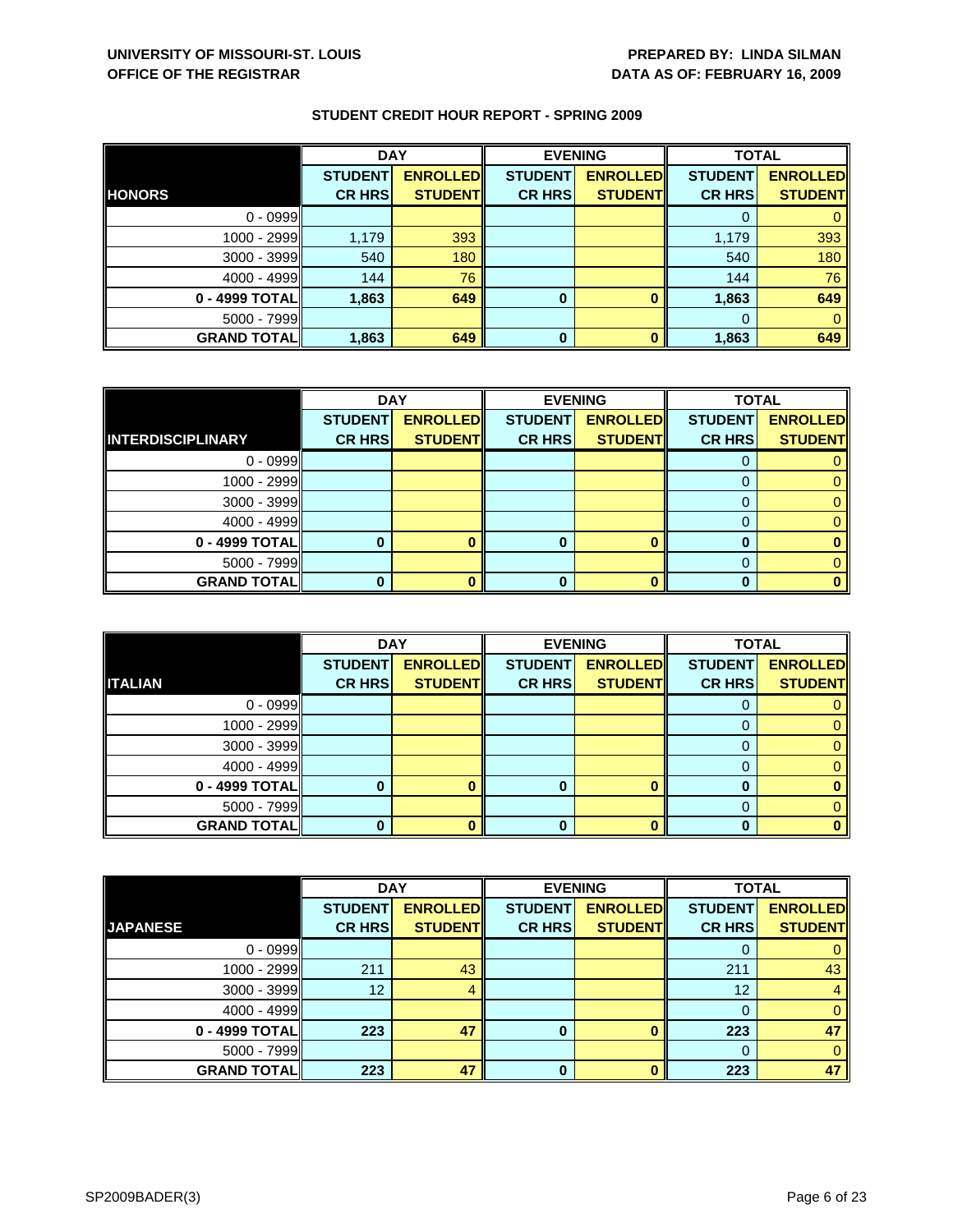|                    | <b>DAY</b>     |                 |                | <b>EVENING</b>  | <b>TOTAL</b>   |                 |
|--------------------|----------------|-----------------|----------------|-----------------|----------------|-----------------|
|                    | <b>STUDENT</b> | <b>ENROLLED</b> | <b>STUDENT</b> | <b>ENROLLED</b> | <b>STUDENT</b> | <b>ENROLLED</b> |
| <b>LATIN</b>       | <b>CR HRS</b>  | <b>STUDENT</b>  | <b>CR HRS</b>  | <b>STUDENT</b>  | <b>CR HRS</b>  | <b>STUDENT</b>  |
| $0 - 0999$         |                |                 |                |                 |                |                 |
| 1000 - 2999        | 59             | 13              |                |                 | 59             | 13              |
| 3000 - 3999        |                |                 |                |                 |                |                 |
| $4000 - 4999$      |                |                 |                |                 |                |                 |
| 0 - 4999 TOTAL     | 59             | 13              | 0              |                 | 59             | 13              |
| $5000 - 7999$      |                |                 |                |                 |                |                 |
| <b>GRAND TOTAL</b> | 59             | 13              | $\bf{0}$       |                 | 59             | 13              |

|                    | <b>DAY</b>     |                 |                | <b>EVENING</b>  | <b>TOTAL</b>   |                 |
|--------------------|----------------|-----------------|----------------|-----------------|----------------|-----------------|
|                    | <b>STUDENT</b> | <b>ENROLLED</b> | <b>STUDENT</b> | <b>ENROLLED</b> | <b>STUDENT</b> | <b>ENROLLED</b> |
| <b>MATHEMATICS</b> | <b>CR HRS</b>  | <b>STUDENT</b>  | <b>CR HRS</b>  | <b>STUDENT</b>  | <b>CR HRS</b>  | <b>STUDENT</b>  |
| $0 - 0999$         | 75             | 25              | 45             | 15              | 120            | 40              |
| $1000 - 2999$      | 3,165          | 995             | 1,640          | 493             | 4,805          | 1,488           |
| $3000 - 3999$      | 105            | 35              |                |                 | 105            | 35              |
| $4000 - 4999$      | 181            | 61              | 174            | 58              | 355            | 119             |
| 0 - 4999 TOTAL     | 3,526          | 1,116           | 1,859          | 566             | 5,385          | 1,682           |
| $5000 - 7999$      | 24             | 10 <sup>°</sup> |                |                 | 24             | 10 <sup>°</sup> |
| <b>GRAND TOTAL</b> | 3,550          | 1,126           | 1,859          | 566             | 5,409          | 1,692           |

|                    | <b>DAY</b>     |                 |                | <b>EVENING</b>  | <b>TOTAL</b>   |                 |
|--------------------|----------------|-----------------|----------------|-----------------|----------------|-----------------|
|                    | <b>STUDENT</b> | <b>ENROLLED</b> | <b>STUDENT</b> | <b>ENROLLED</b> | <b>STUDENT</b> | <b>ENROLLED</b> |
| <b>PHILOSOPHY</b>  | <b>CR HRS</b>  | <b>STUDENTI</b> | <b>CR HRS</b>  | <b>STUDENTI</b> | <b>CR HRS</b>  | <b>STUDENT</b>  |
| $0 - 0999$         |                |                 |                |                 | $\Omega$       |                 |
| 1000 - 2999        | 2,004          | 668             | 162            | 54              | 2,166          | 722             |
| 3000 - 3999        | 225            | 75              | 129            | 43              | 354            | 118             |
| $4000 - 4999$      | 177            | 59              | 21             |                 | 198            | 66              |
| 0 - 4999 TOTAL     | 2,406          | 802             | 312            | 104             | 2,718          | 906             |
| $5000 - 7999$      | 159            | 53              |                |                 | 159            | 53              |
| <b>GRAND TOTAL</b> | 2,565          | 855             | 312            | 104             | 2,877          | 959             |

|                    | <b>DAY</b>     |                 | <b>EVENING</b> |                 | <b>TOTAL</b>   |                 |
|--------------------|----------------|-----------------|----------------|-----------------|----------------|-----------------|
|                    | <b>STUDENT</b> | <b>ENROLLED</b> | <b>STUDENT</b> | <b>ENROLLED</b> | <b>STUDENT</b> | <b>ENROLLED</b> |
| <b>PHYSICS</b>     | <b>CR HRS</b>  | <b>STUDENT</b>  | <b>CR HRS</b>  | <b>STUDENT</b>  | <b>CR HRS</b>  | <b>STUDENT</b>  |
| $0 - 0999$         |                |                 |                |                 | O              | $\mathbf{0}$    |
| 1000 - 2999        | 669            | 176             | 293            | 66              | 962            | 242             |
| $3000 - 3999$      | 47             | 17              | 51             | 17              | 98             | 34              |
| $4000 - 4999$      | 78             | 25              | 21             |                 | 99             | 32              |
| 0 - 4999 TOTAL     | 794            | 218             | 365            | 90              | 1,159          | 308             |
| $5000 - 7999$      | 77             | 29              |                |                 | 77             | 29              |
| <b>GRAND TOTAL</b> | 871            | 247             | 365            | 90              | 1,236          | 337             |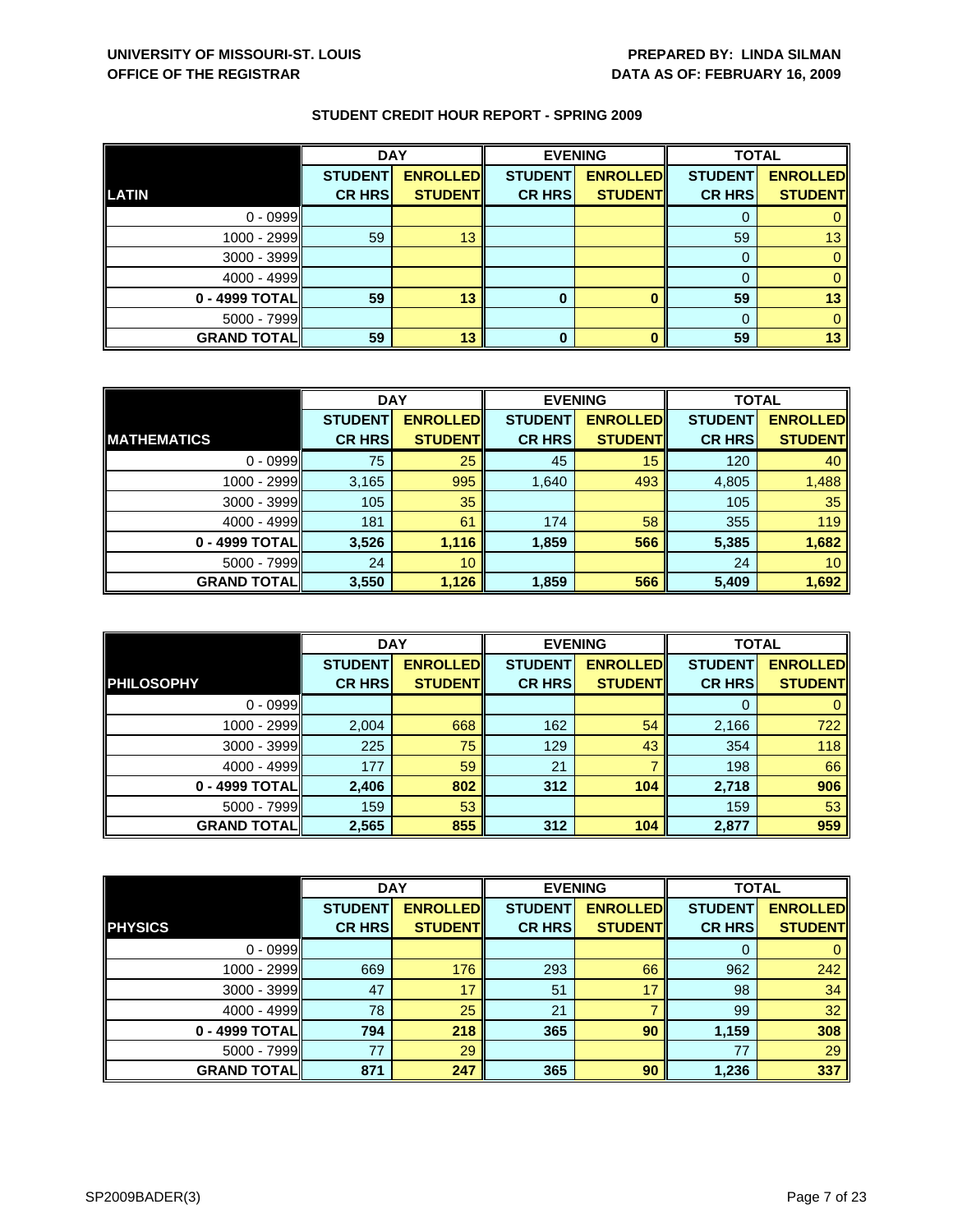|                          | <b>DAY</b>     |                 | <b>EVENING</b> |                 | <b>TOTAL</b>   |                 |
|--------------------------|----------------|-----------------|----------------|-----------------|----------------|-----------------|
|                          | <b>STUDENT</b> | <b>ENROLLED</b> | <b>STUDENT</b> | <b>ENROLLED</b> | <b>STUDENT</b> | <b>ENROLLED</b> |
| <b>POLITICAL SCIENCE</b> | <b>CR HRS</b>  | <b>STUDENT</b>  | <b>CR HRS</b>  | <b>STUDENT</b>  | <b>CR HRS</b>  | <b>STUDENT</b>  |
| $0 - 0999$               |                |                 |                |                 |                |                 |
| $1000 - 2999$            | 915            | 305             | 324            | 108             | 1,239          | 413             |
| 3000 - 3999              | 578            | 191             | 93             | 31              | 671            | 222             |
| $4000 - 4999$            | 68             | 38              | 9              | 3               | 77             | 41              |
| 0 - 4999 TOTAL           | 1,561          | 534             | 426            | 142             | 1,987          | 676             |
| 5000 - 7999              | 243            | 89              |                |                 | 243            | 89              |
| <b>GRAND TOTAL</b>       | 1,804          | 623             | 426            | 142             | 2,230          | 765             |

|                    | <b>DAY</b>     |                 |                | <b>EVENING</b>  | <b>TOTAL</b>   |                 |
|--------------------|----------------|-----------------|----------------|-----------------|----------------|-----------------|
|                    | <b>STUDENT</b> | <b>ENROLLED</b> | <b>STUDENT</b> | <b>ENROLLED</b> | <b>STUDENT</b> | <b>ENROLLED</b> |
| <b>PSYCHOLOGY</b>  | <b>CR HRS</b>  | <b>STUDENT</b>  | <b>CR HRS</b>  | <b>STUDENT</b>  | <b>CR HRS</b>  | <b>STUDENT</b>  |
| $0 - 0999$         |                |                 |                |                 | 0              | $\mathbf{0}$    |
| $1000 - 2999$      | 3,503          | 1,200           | 237            | 79              | 3,740          | 1,279           |
| $3000 - 3999$      | 496            | 171             | 93             | 31              | 589            | 202             |
| $4000 - 4999$      | 561            | 208             | 258            | 86              | 819            | 294             |
| 0 - 4999 TOTAL     | 4,560          | 1,579           | 588            | 196             | 5,148          | 1,775           |
| $5000 - 7999$      | 409            | 181             |                |                 | 409            | 181             |
| <b>GRAND TOTAL</b> | 4,969          | 1,760           | 588            | 196             | 5,557          | 1,956           |

|                                        | <b>DAY</b>                      |                                    | <b>EVENING</b>                  |                                   | <b>TOTAL</b>                    |                                   |
|----------------------------------------|---------------------------------|------------------------------------|---------------------------------|-----------------------------------|---------------------------------|-----------------------------------|
| <b>SCHOOL OF</b><br><b>SOCIAL WORK</b> | <b>STUDENT</b><br><b>CR HRS</b> | <b>ENROLLED</b><br><b>STUDENTI</b> | <b>STUDENT</b><br><b>CR HRS</b> | <b>ENROLLED</b><br><b>STUDENT</b> | <b>STUDENT</b><br><b>CR HRS</b> | <b>ENROLLED</b><br><b>STUDENT</b> |
|                                        |                                 |                                    |                                 |                                   |                                 |                                   |
| $0 - 0999$                             |                                 |                                    |                                 |                                   | O                               |                                   |
| 1000 - 2999                            | 210                             | 88                                 | 6                               | 0                                 | 216                             | 90                                |
| $3000 - 3999$                          | 438                             | 146                                | 111                             | 37                                | 549                             | 183                               |
| $4000 - 4999$                          | 327                             | 119                                | 365                             | 123                               | 692                             | 242                               |
| 0 - 4999 TOTALI                        | 975                             | 353                                | 482                             | 162                               | 1,457                           | 515                               |
| $5000 - 7999$                          | 750                             | 248                                |                                 |                                   | 750                             | 248                               |
| <b>GRAND TOTALI</b>                    | 1,725                           | 601                                | 482                             | 162                               | 2,207                           | 763                               |

|                    | <b>DAY</b>     |                 |                | <b>EVENING</b>  |                | <b>TOTAL</b>    |  |
|--------------------|----------------|-----------------|----------------|-----------------|----------------|-----------------|--|
|                    | <b>STUDENT</b> | <b>ENROLLED</b> | <b>STUDENT</b> | <b>ENROLLED</b> | <b>STUDENT</b> | <b>ENROLLED</b> |  |
| <b>SOCIOLOGY</b>   | <b>CR HRS</b>  | <b>STUDENT</b>  | <b>CR HRS</b>  | <b>STUDENT</b>  | <b>CR HRS</b>  | <b>STUDENT</b>  |  |
| $0 - 0999$         |                |                 |                |                 | 0              | 0               |  |
| 1000 - 2999        | 894            | 298             | 15             | 5               | 909            | 303             |  |
| $3000 - 3999$      | 183            | 61              | 141            | 47              | 324            | 108             |  |
| $4000 - 4999$      | 195            | 65              | 15             | 5               | 210            | 70              |  |
| 0 - 4999 TOTAL     | 1,272          | 424             | 171            | 57              | 1,443          | 481             |  |
| $5000 - 7999$      | 104            | 35              |                |                 | 104            | 35              |  |
| <b>GRAND TOTAL</b> | 1,376          | 459             | 171            | 57              | 1,547          | 516             |  |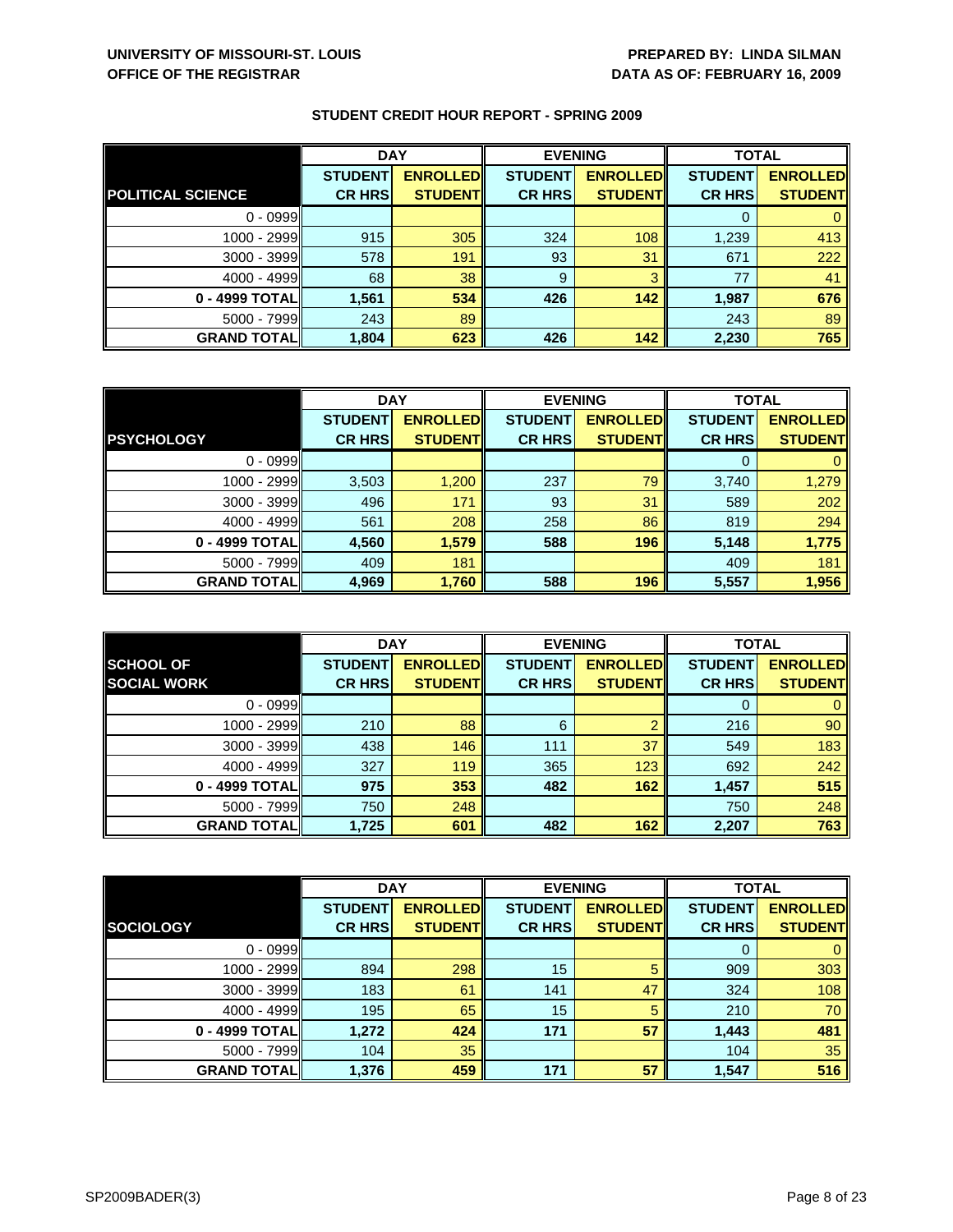|                    | <b>DAY</b>     |                 |                | <b>EVENING</b>  | <b>TOTAL</b>   |                 |
|--------------------|----------------|-----------------|----------------|-----------------|----------------|-----------------|
|                    | <b>STUDENT</b> | <b>ENROLLED</b> | <b>STUDENT</b> | <b>ENROLLED</b> | <b>STUDENT</b> | <b>ENROLLED</b> |
| <b>SPANISH</b>     | <b>CR HRS</b>  | <b>STUDENT</b>  | <b>CR HRS</b>  | <b>STUDENT</b>  | <b>CR HRS</b>  | <b>STUDENT</b>  |
| $0 - 0999$         |                |                 |                |                 |                |                 |
| 1000 - 2999        | 1,250          | 298             | 359            | 81              | 1,609          | 379             |
| 3000 - 3999        | 183            | 61              |                |                 | 183            | 61              |
| $4000 - 4999$      | 72             | 24              |                |                 | 72             | 24              |
| 0 - 4999 TOTAL     | 1,505          | 383             | 359            | 81              | 1,864          | 464             |
| $5000 - 7999$      | 18             | 6               |                |                 | 18             | 6               |
| <b>GRAND TOTAL</b> | 1,523          | 389             | 359            | 81              | 1,882          | 470             |

|                             | <b>DAY</b>     |                 | <b>EVENING</b> |                 | <b>TOTAL</b>   |                 |
|-----------------------------|----------------|-----------------|----------------|-----------------|----------------|-----------------|
| <b>WOMEN'S &amp; GENDER</b> | <b>STUDENT</b> | <b>ENROLLED</b> | <b>STUDENT</b> | <b>ENROLLED</b> | <b>STUDENT</b> | <b>ENROLLED</b> |
| <b>STUDIES</b>              | <b>CR HRS</b>  | <b>STUDENT</b>  | <b>CR HRS</b>  | <b>STUDENT</b>  | <b>CR HRS</b>  | <b>STUDENT</b>  |
| $0 - 0999$                  |                |                 |                |                 |                |                 |
| $1000 - 2999$               | 105            | 35              | 27             | 9               | 132            | 44              |
| $3000 - 3999$               | 51             | 17              | 3              |                 | 54             | 18              |
| $4000 - 4999$               | 54             | 18              |                |                 | 54             | 18              |
| 0 - 4999 TOTAL              | 210            | 70              | 30             | 10              | 240            | 80              |
| $5000 - 7999$               | 24             | 8               |                |                 | 24             | 8               |
| <b>GRAND TOTAL</b>          | 234            | 78              | 30             | 10              | 264            | 88              |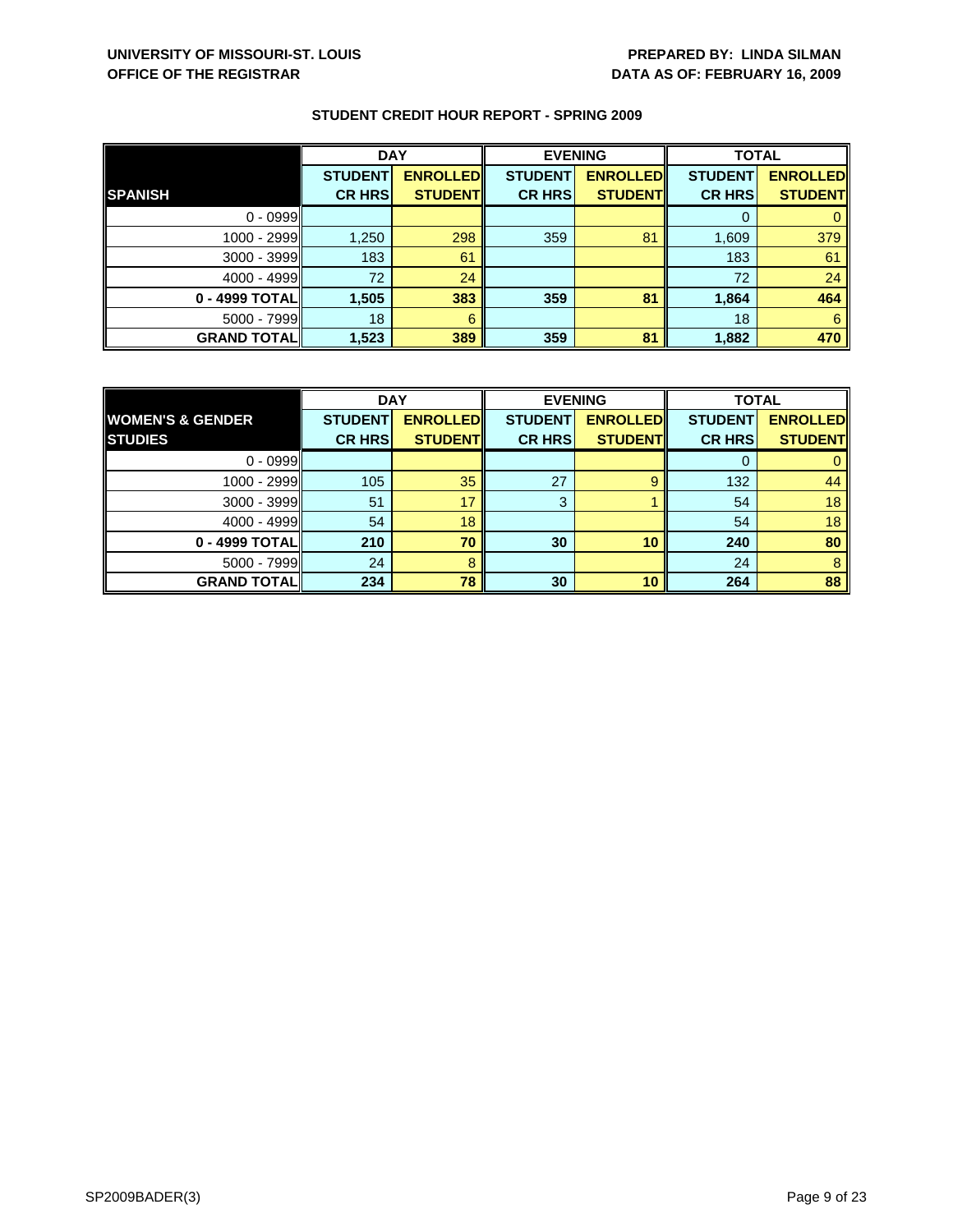|                      | <b>DAY</b>     |                 | <b>EVENING</b> |                 | <b>TOTAL</b>   |                 |
|----------------------|----------------|-----------------|----------------|-----------------|----------------|-----------------|
|                      | <b>STUDENT</b> | <b>ENROLLED</b> | <b>STUDENT</b> | <b>ENROLLED</b> | <b>STUDENT</b> | <b>ENROLLED</b> |
| <b>APPLIED MUSIC</b> | <b>CR HRS</b>  | <b>STUDENT</b>  | <b>CR HRS</b>  | <b>STUDENT</b>  | <b>CR HRS</b>  | <b>STUDENT</b>  |
| $0 - 0999$           |                |                 |                |                 |                |                 |
| 1000 - 2999II        | 109            | 109             |                |                 | 109            | 109             |
| 3000 - 3999          | 26             | 26              |                |                 | 26             | 26              |
| $4000 - 4999$        | 50             | 25              |                |                 | 50             | 25              |
| 0 - 4999 TOTAL       | 185            | 160             | 0              |                 | 185            | 160             |
| $5000 - 7999$        |                |                 |                |                 |                |                 |
| <b>GRAND TOTAL</b>   | 185            | 160             | $\bf{0}$       |                 | 185            | 160             |

|                      | <b>DAY</b>     |                 | <b>EVENING</b> |                 | <b>TOTAL</b>   |                 |
|----------------------|----------------|-----------------|----------------|-----------------|----------------|-----------------|
|                      | <b>STUDENT</b> | <b>ENROLLED</b> | <b>STUDENT</b> | <b>ENROLLED</b> | <b>STUDENT</b> | <b>ENROLLED</b> |
| <b>ART EDUCATION</b> | <b>CR HRS</b>  | <b>STUDENT</b>  | <b>CR HRS</b>  | <b>STUDENT</b>  | <b>CR HRS</b>  | <b>STUDENT</b>  |
| $0 - 0999$           |                |                 |                |                 |                | 0               |
| 1000 - 2999          | 126            | 42              | 45             | 15              | 171            | 57              |
| $3000 - 3999$        | 36             | 12              |                |                 | 36             | 12 <sup>1</sup> |
| $4000 - 4999$        | 48             | 16              |                |                 | 48             | 16              |
| 0 - 4999 TOTAL       | 210            | 70              | 45             | 15              | 255            | 85              |
| $5000 - 7999$        |                |                 |                |                 | 0              | $\mathbf{0}$    |
| <b>GRAND TOTAL</b>   | 210            | 70              | 45             | 15              | 255            | 85              |

|                    | <b>DAY</b>                      |                                    | <b>EVENING</b>                  |                                   | <b>TOTAL</b>                    |                                   |
|--------------------|---------------------------------|------------------------------------|---------------------------------|-----------------------------------|---------------------------------|-----------------------------------|
| <b>ART HISTORY</b> | <b>STUDENT</b><br><b>CR HRS</b> | <b>ENROLLED</b><br><b>STUDENTI</b> | <b>STUDENT</b><br><b>CR HRS</b> | <b>ENROLLED</b><br><b>STUDENT</b> | <b>STUDENT</b><br><b>CR HRS</b> | <b>ENROLLED</b><br><b>STUDENT</b> |
| $0 - 0999$         |                                 |                                    |                                 |                                   | O                               |                                   |
| 1000 - 2999        | 1,179                           | 393                                | 165                             | 55                                | 1,344                           | 448                               |
| $3000 - 3999$      | 155                             | 53                                 | 81                              | 27                                | 236                             | 80                                |
| $4000 - 4999$      | 111                             | 37                                 |                                 |                                   | 111                             | 37                                |
| 0 - 4999 TOTALI    | 1,445                           | 483                                | 246                             | 82                                | 1,691                           | 565                               |
| $5000 - 7999$      |                                 |                                    |                                 |                                   | $\Omega$                        | 0                                 |
| <b>GRAND TOTAL</b> | 1,445                           | 483                                | 246                             | 82                                | 1,691                           | 565                               |

|                      | <b>DAY</b>     |                 |                | <b>EVENING</b>  | <b>TOTAL</b>   |                 |
|----------------------|----------------|-----------------|----------------|-----------------|----------------|-----------------|
|                      | <b>STUDENT</b> | <b>ENROLLED</b> | <b>STUDENT</b> | <b>ENROLLED</b> | <b>STUDENT</b> | <b>ENROLLED</b> |
| <b>COMMUNICATION</b> | <b>CR HRS</b>  | <b>STUDENT</b>  | <b>CR HRS</b>  | <b>STUDENT</b>  | <b>CR HRS</b>  | <b>STUDENT</b>  |
| $0 - 0999$           |                |                 |                |                 | 0              | 0               |
| 1000 - 2999          | 2,038          | 680             | 99             | 33              | 2,137          | 713             |
| $3000 - 3999$        | 1,110          | 370             |                |                 | 1,110          | 370             |
| $4000 - 4999$        | 226            | 67              |                |                 | 226            | 67              |
| 0 - 4999 TOTAL       | 3,374          | 1,117           | 99             | 33              | 3,473          | 1,150           |
| $5000 - 7999$        | 162            | 49              |                |                 | 162            | 49              |
| <b>GRAND TOTAL</b>   | 3,536          | 1,166           | 99             | 33              | 3,635          | 1,199           |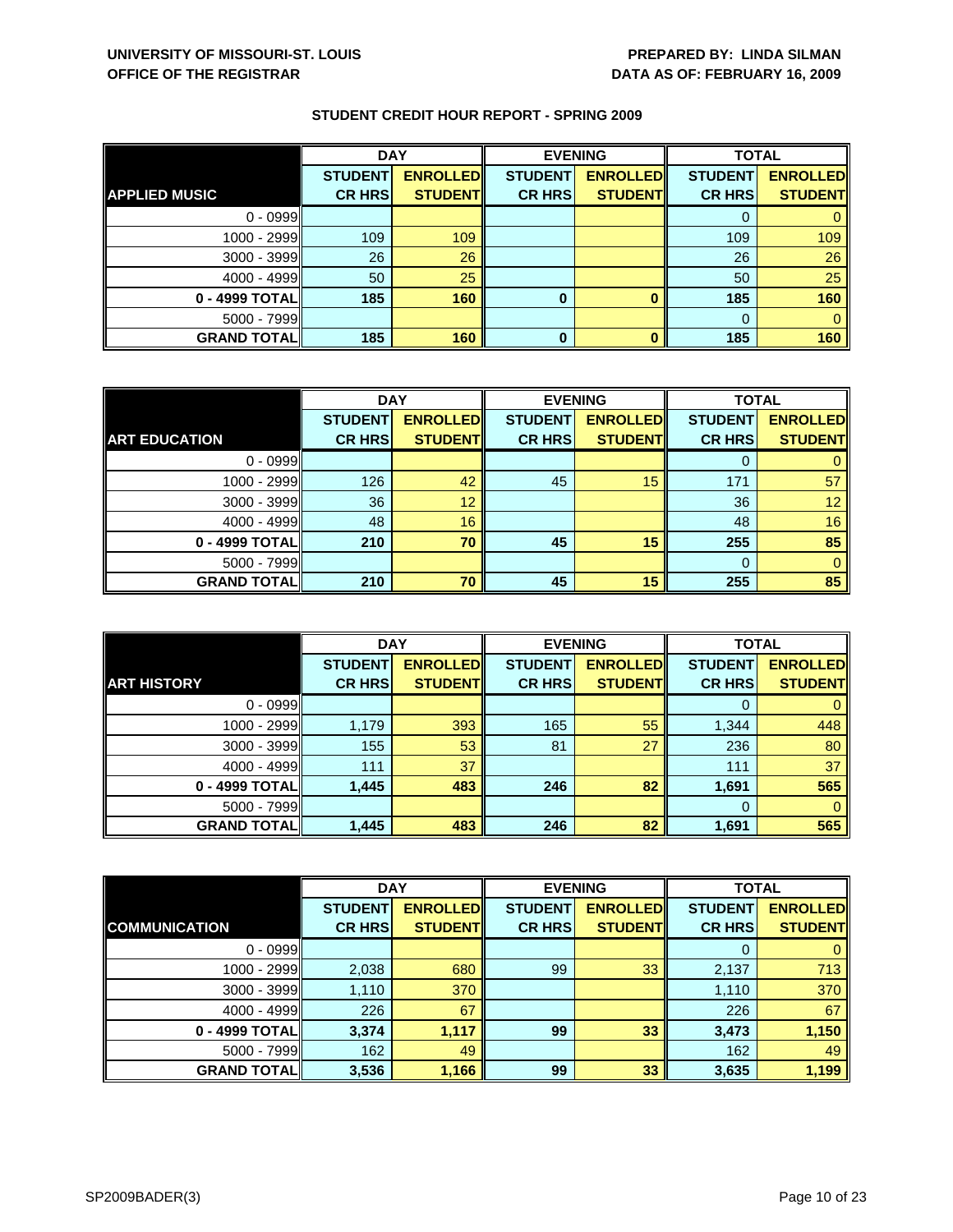|                    | <b>DAY</b>     |                 | <b>EVENING</b> |                 | <b>TOTAL</b>   |                 |
|--------------------|----------------|-----------------|----------------|-----------------|----------------|-----------------|
| <b>ENSEMBLE</b>    | <b>STUDENT</b> | <b>ENROLLED</b> | <b>STUDENT</b> | <b>ENROLLED</b> | <b>STUDENT</b> | <b>ENROLLED</b> |
| <b>PERFORMANCE</b> | <b>CR HRS</b>  | <b>STUDENT</b>  | <b>CR HRS</b>  | <b>STUDENT</b>  | <b>CR HRS</b>  | <b>STUDENT</b>  |
| $0 - 0999$         |                |                 |                |                 |                |                 |
| $1000 - 2999$      | 255            | 255             | 17             | 17              | 272            | 272             |
| $3000 - 3999$      |                |                 |                |                 | 0              |                 |
| $4000 - 4999$      | 5              |                 |                |                 | 5              |                 |
| 0 - 4999 TOTAL     | 260            | 260             | 17             | 17              | 277            | 277             |
| $5000 - 7999$      |                |                 |                |                 | 0              |                 |
| <b>GRAND TOTAL</b> | 260            | 260             | 17             | 17              | 277            | 277             |

|                      | <b>DAY</b>     |                 | <b>EVENING</b> |                 | <b>TOTAL</b>   |                 |
|----------------------|----------------|-----------------|----------------|-----------------|----------------|-----------------|
|                      | <b>STUDENT</b> | <b>ENROLLED</b> | <b>STUDENT</b> | <b>ENROLLED</b> | <b>STUDENT</b> | <b>ENROLLED</b> |
| <b>MEDIA STUDIES</b> | <b>CR HRS</b>  | <b>STUDENT</b>  | <b>CR HRS</b>  | <b>STUDENT</b>  | <b>CR HRS</b>  | <b>STUDENT</b>  |
| $0 - 0999$           |                |                 |                |                 |                |                 |
| 1000 - 2999          | 1,218          | 406             | 48             | 16              | 1,266          | 422             |
| $3000 - 3999$        | 330            | 105             | 33             | 11              | 363            | 116             |
| $4000 - 4999$        |                |                 |                |                 | 0              |                 |
| $0 - 4999$ TOTAL     | 1,548          | 511             | 81             | 27              | 1,629          | 538             |
| $5000 - 7999$        |                |                 |                |                 | 0              |                 |
| <b>GRAND TOTAL</b>   | 1,548          | 511             | 81             | 27              | 1,629          | 538             |

|                        | <b>DAY</b>     |                 |                | <b>EVENING</b>  | <b>TOTAL</b>   |                 |
|------------------------|----------------|-----------------|----------------|-----------------|----------------|-----------------|
|                        | <b>STUDENT</b> | <b>ENROLLED</b> | <b>STUDENT</b> | <b>ENROLLED</b> | <b>STUDENT</b> | <b>ENROLLED</b> |
| <b>MUSIC EDUCATION</b> | <b>CR HRS</b>  | <b>STUDENT</b>  | <b>CR HRS</b>  | <b>STUDENT</b>  | <b>CR HRS</b>  | <b>STUDENT</b>  |
| $0 - 0999$             |                |                 |                |                 | U              |                 |
| 1000 - 2999            |                |                 |                |                 | 0              |                 |
| $3000 - 3999$          | 170            | 66              | 45             | 15              | 215            | 81              |
| $4000 - 4999$          |                |                 |                |                 |                |                 |
| 0 - 4999 TOTAL         | 170            | 66              | 45             | 15              | 215            | 81              |
| $5000 - 7999$          | 33             | 11              |                |                 | 33             |                 |
| <b>GRAND TOTAL</b>     | 203            | 77              | 45             | 15              | 248            | 92              |

|                       | <b>DAY</b>     |                 | <b>EVENING</b> |                 | <b>TOTAL</b>   |                 |
|-----------------------|----------------|-----------------|----------------|-----------------|----------------|-----------------|
|                       | <b>STUDENT</b> | <b>ENROLLED</b> | <b>STUDENT</b> | <b>ENROLLED</b> | <b>STUDENT</b> | <b>ENROLLED</b> |
| <b>IMUSIC HISTORY</b> | <b>CR HRS</b>  | <b>STUDENT</b>  | <b>CR HRS</b>  | <b>STUDENT</b>  | <b>CR HRS</b>  | <b>STUDENT</b>  |
| $0 - 0999$            |                |                 |                |                 | O              | 0               |
| 1000 - 2999           | 702            | 234             | 27             | 9               | 729            | 243             |
| $3000 - 3999$         |                |                 |                |                 | 0              | $\mathbf{0}$    |
| $4000 - 4999$         | 18             | 6               |                |                 | 18             | 6               |
| 0 - 4999 TOTAL        | 720            | 240             | 27             | 9               | 747            | 249             |
| $5000 - 7999$         |                |                 |                |                 | $\Omega$       | $\Omega$        |
| <b>GRAND TOTAL</b>    | 720            | 240             | 27             | 9               | 747            | 249             |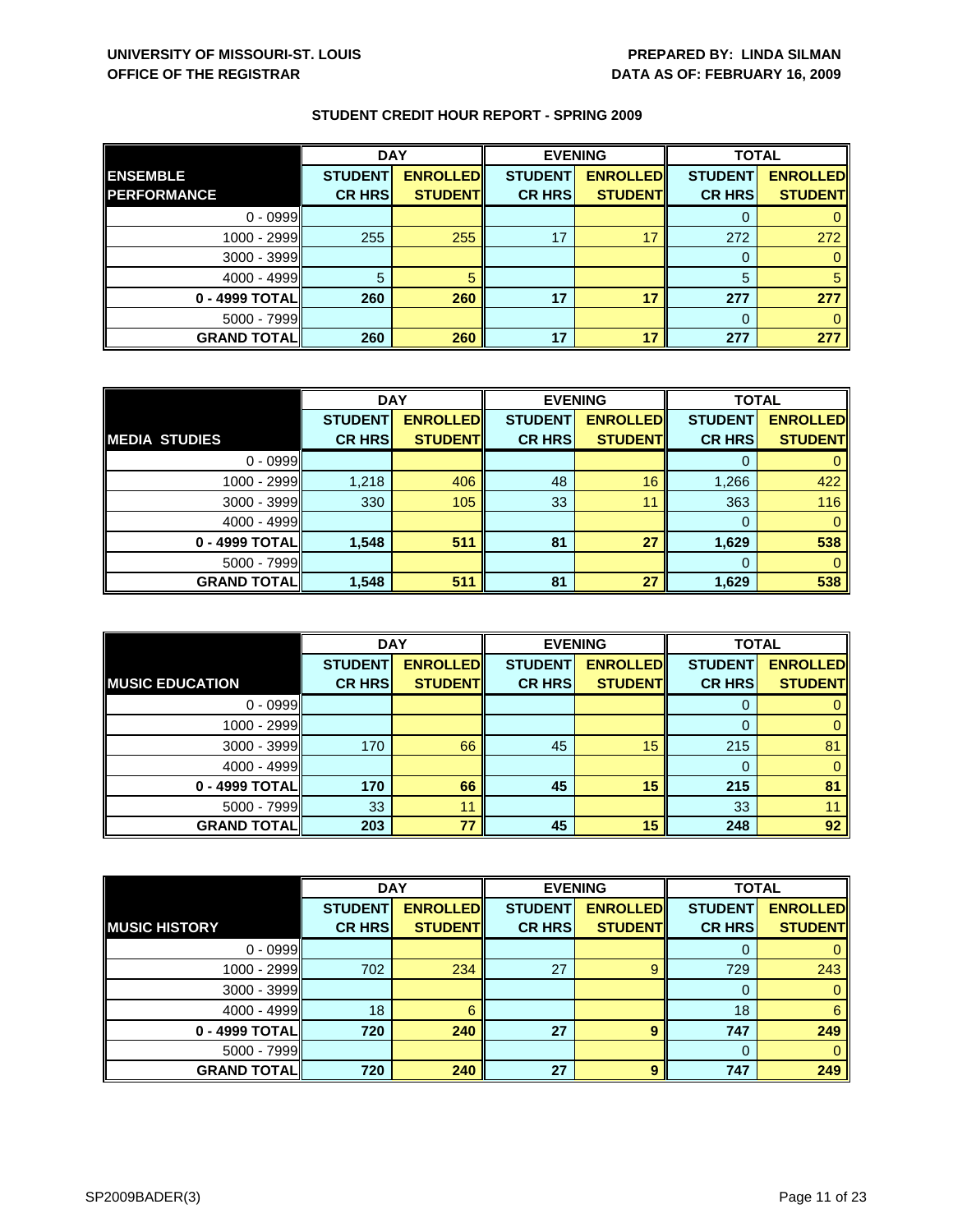|                    | <b>DAY</b>                      |                                   | <b>EVENING</b>                  |                                   | <b>TOTAL</b>                    |                                   |
|--------------------|---------------------------------|-----------------------------------|---------------------------------|-----------------------------------|---------------------------------|-----------------------------------|
| <b>PEDAGOGY</b>    | <b>STUDENT</b><br><b>CR HRS</b> | <b>ENROLLED</b><br><b>STUDENT</b> | <b>STUDENT</b><br><b>CR HRS</b> | <b>ENROLLED</b><br><b>STUDENT</b> | <b>STUDENT</b><br><b>CR HRS</b> | <b>ENROLLED</b><br><b>STUDENT</b> |
|                    |                                 |                                   |                                 |                                   |                                 |                                   |
| $0 - 0999$         |                                 |                                   |                                 |                                   |                                 |                                   |
| 1000 - 2999        | 44                              | 22                                |                                 |                                   | 44                              | 22                                |
| 3000 - 3999        |                                 |                                   |                                 |                                   |                                 |                                   |
| $4000 - 4999$      |                                 |                                   |                                 |                                   |                                 |                                   |
| 0 - 4999 TOTAL     | 44                              | 22                                | 0                               |                                   | 44                              | 22                                |
| $5000 - 7999$      |                                 |                                   |                                 |                                   |                                 |                                   |
| <b>GRAND TOTAL</b> | 44                              | 22                                | 0                               |                                   | 44                              | 22                                |

|                    | <b>DAY</b>     |                 |                | <b>EVENING</b>  | <b>TOTAL</b>   |                 |
|--------------------|----------------|-----------------|----------------|-----------------|----------------|-----------------|
|                    | <b>STUDENT</b> | <b>ENROLLED</b> | <b>STUDENT</b> | <b>ENROLLED</b> | <b>STUDENT</b> | <b>ENROLLED</b> |
| <b>PRACTICUM</b>   | <b>CR HRS</b>  | <b>STUDENT</b>  | <b>CR HRS</b>  | <b>STUDENT</b>  | <b>CR HRS</b>  | <b>STUDENT</b>  |
| $0 - 0999$         |                |                 |                |                 |                | 0               |
| 1000 - 2999        | 125            | 102             |                |                 | 125            | 102             |
| $3000 - 3999$      | 12             |                 |                |                 | 12             |                 |
| $4000 - 4999$      |                |                 |                |                 | 6              | $\overline{2}$  |
| 0 - 4999 TOTAL     | 143            | 111             | 0              |                 | 143            | 111             |
| $5000 - 7999$      | 27             | 9               |                |                 | 27             | 9               |
| <b>GRAND TOTAL</b> | 170            | 120             | $\Omega$       |                 | 170            | 120             |

|                    | <b>DAY</b>                      |                                    |                                 | <b>EVENING</b>                     | <b>TOTAL</b>                    |                                   |
|--------------------|---------------------------------|------------------------------------|---------------------------------|------------------------------------|---------------------------------|-----------------------------------|
| <b>STUDIO ART</b>  | <b>STUDENT</b><br><b>CR HRS</b> | <b>ENROLLED</b><br><b>STUDENTI</b> | <b>STUDENT</b><br><b>CR HRS</b> | <b>ENROLLED</b><br><b>STUDENTI</b> | <b>STUDENT</b><br><b>CR HRS</b> | <b>ENROLLED</b><br><b>STUDENT</b> |
|                    |                                 |                                    |                                 |                                    |                                 |                                   |
| $0 - 0999$         |                                 |                                    |                                 |                                    | $\Omega$                        |                                   |
| 1000 - 2999        | 1,327                           | 442                                | 120                             | 40                                 | 1,447                           | 482                               |
| $3000 - 3999$      | 357                             | 120                                | 21                              |                                    | 378                             | 127                               |
| $4000 - 4999$      | 141                             | 47                                 |                                 |                                    | 141                             | 47                                |
| 0 - 4999 TOTAL     | 1,825                           | 609                                | 141                             | 47                                 | 1,966                           | 656                               |
| $5000 - 7999$      |                                 |                                    |                                 |                                    | $\Omega$                        | 0                                 |
| <b>GRAND TOTAL</b> | 1,825                           | 609                                | 141                             | 47                                 | 1,966                           | 656                               |

|                    | <b>DAY</b>     |                 |                | <b>EVENING</b>  | <b>TOTAL</b>   |                 |
|--------------------|----------------|-----------------|----------------|-----------------|----------------|-----------------|
|                    | <b>STUDENT</b> | <b>ENROLLED</b> | <b>STUDENT</b> | <b>ENROLLED</b> | <b>STUDENT</b> | <b>ENROLLED</b> |
| <b>THEATRE</b>     | <b>CR HRS</b>  | <b>STUDENT</b>  | <b>CR HRS</b>  | <b>STUDENT</b>  | <b>CR HRS</b>  | <b>STUDENT</b>  |
| $0 - 0999$         |                |                 |                |                 |                |                 |
| $1000 - 2999$      |                |                 |                |                 |                | 0               |
| $3000 - 3999$      |                |                 |                |                 | O              | 0.              |
| $4000 - 4999$      |                |                 |                |                 |                |                 |
| $0 - 4999$ TOTAL   |                |                 |                |                 |                |                 |
| $5000 - 7999$      |                |                 |                |                 | 0              |                 |
| <b>GRAND TOTAL</b> |                |                 |                |                 | n              | o               |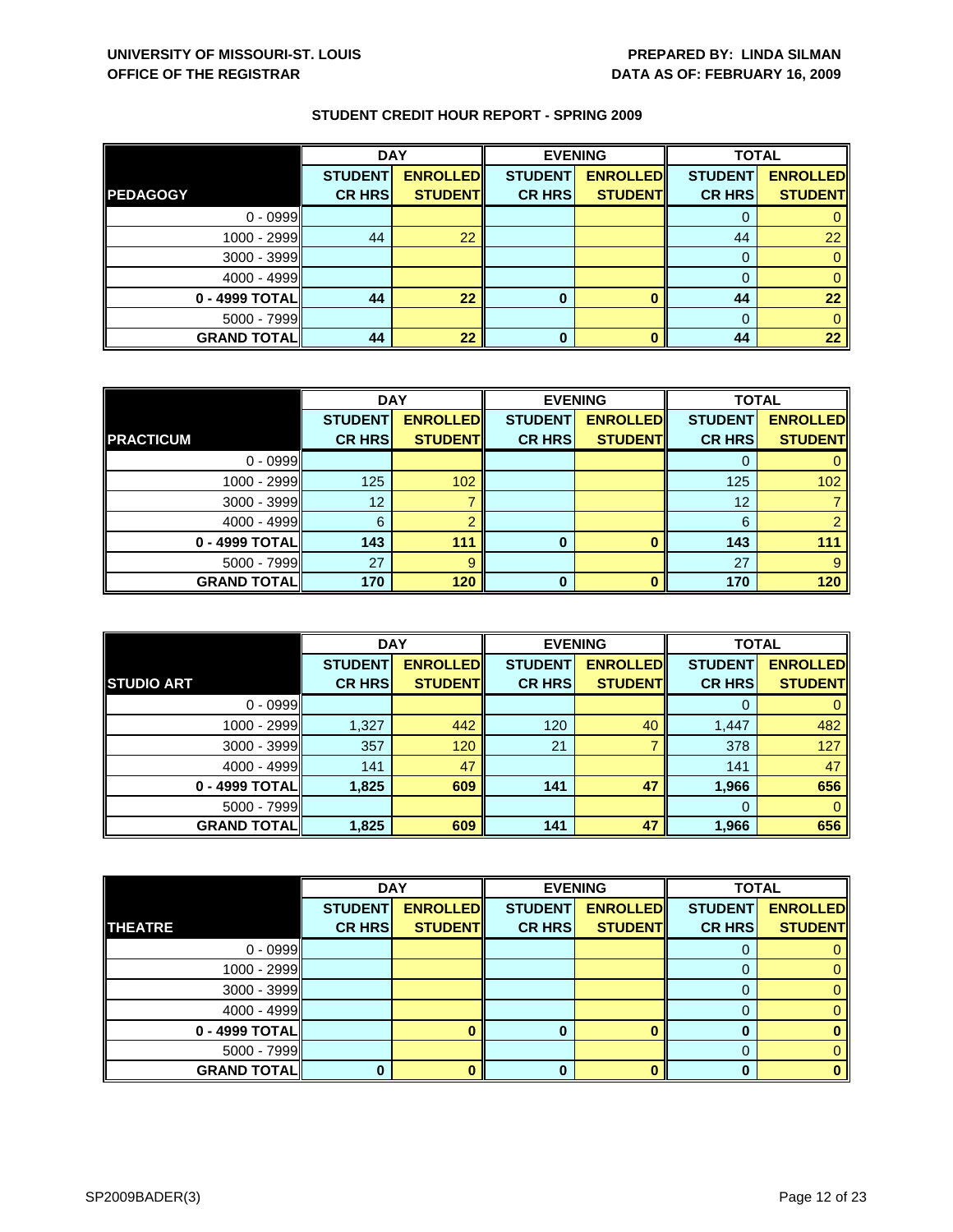|                          | <b>DAY</b>     |                 |                | <b>EVENING</b>  | <b>TOTAL</b>   |                 |
|--------------------------|----------------|-----------------|----------------|-----------------|----------------|-----------------|
|                          | <b>STUDENT</b> | <b>ENROLLED</b> | <b>STUDENT</b> | <b>ENROLLED</b> | <b>STUDENT</b> | <b>ENROLLED</b> |
| <b>THEATRE AND DANCE</b> | <b>CR HRS</b>  | <b>STUDENT</b>  | <b>CR HRS</b>  | <b>STUDENT</b>  | <b>CR HRS</b>  | <b>STUDENT</b>  |
| $0 - 0999$               |                |                 |                |                 | 0              |                 |
| 1000 - 2999              | 628            | 226             | 111            | 37              | 739            | 263             |
| $3000 - 3999$            | 100            | 38              |                |                 | 100            | 38              |
| $4000 - 4999$            | 15             | 5               |                |                 | 15             |                 |
| 0 - 4999 TOTAL           | 743            | 269             | 111            | 37              | 854            | 306             |
| $5000 - 7999$            |                |                 |                |                 | $\Omega$       |                 |
| <b>GRAND TOTAL</b>       | 743            | 269             | 111            | 37              | 854            | 306             |

|                                 | <b>DAY</b>     |                 | <b>EVENING</b> |                 | <b>TOTAL</b>   |                 |
|---------------------------------|----------------|-----------------|----------------|-----------------|----------------|-----------------|
|                                 | <b>STUDENT</b> | <b>ENROLLED</b> | <b>STUDENT</b> | <b>ENROLLED</b> | <b>STUDENT</b> | <b>ENROLLED</b> |
| <b>THEORY &amp; COMPOSITION</b> | <b>CR HRS</b>  | <b>STUDENT</b>  | <b>CR HRS</b>  | <b>STUDENT</b>  | <b>CR HRS</b>  | <b>STUDENT</b>  |
| $0 - 0999$                      |                |                 |                |                 |                |                 |
| 1000 - 2999                     | 190            | 94              |                |                 | 190            | 94              |
| 3000 - 3999                     | 69             | 23              |                |                 | 69             | 23              |
| $4000 - 4999$                   |                |                 |                |                 | 0              |                 |
| 0 - 4999 TOTAL                  | 259            | 117             | O              |                 | 259            | 117             |
| $5000 - 7999$                   |                |                 |                |                 |                |                 |
| <b>GRAND TOTALI</b>             | 259            | 117             | ŋ              |                 | 259            | 117             |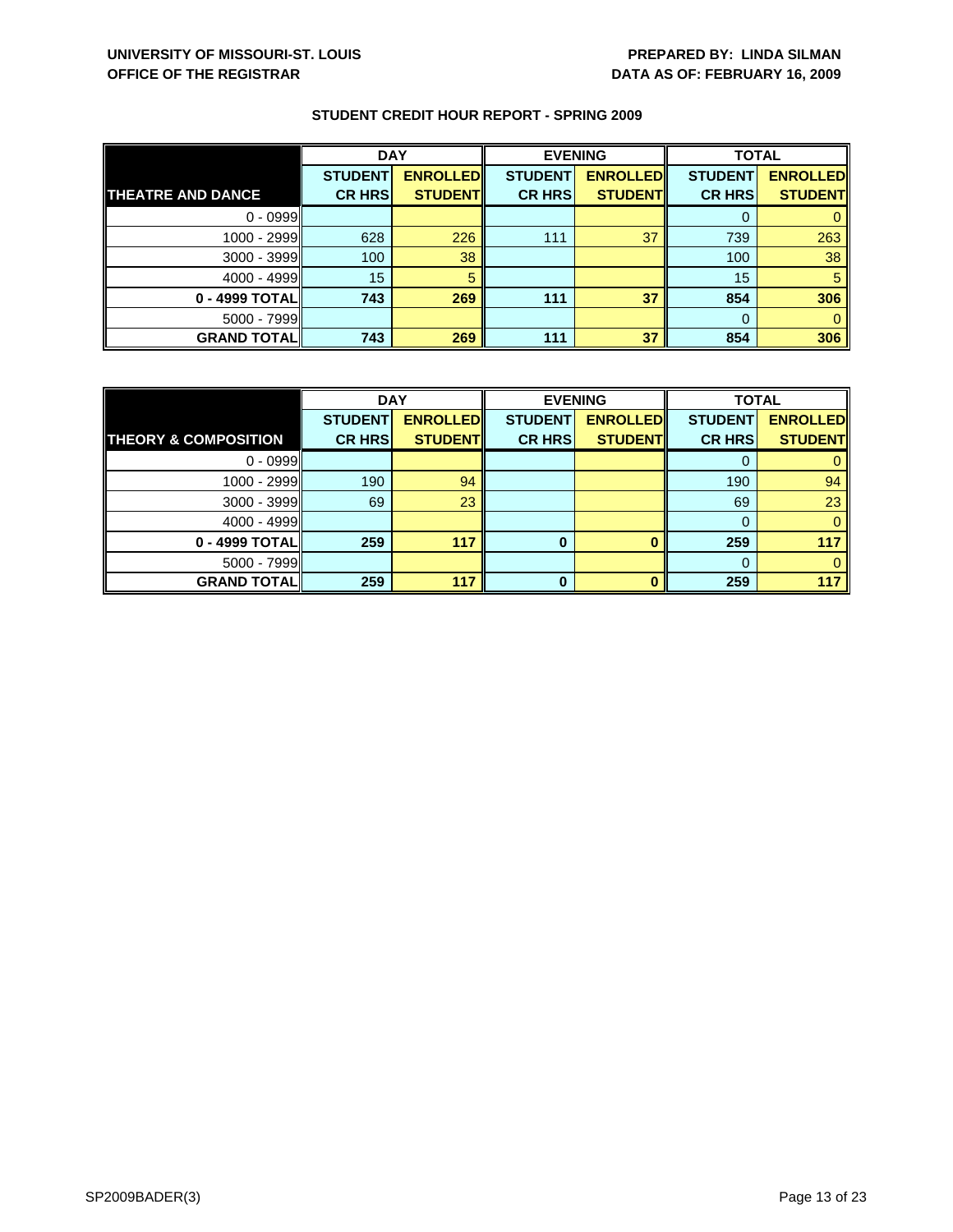|                    | <b>DAY</b>     |                 | <b>EVENING</b> |                 | <b>TOTAL</b>   |                 |
|--------------------|----------------|-----------------|----------------|-----------------|----------------|-----------------|
|                    | <b>STUDENT</b> | <b>ENROLLED</b> | <b>STUDENT</b> | <b>ENROLLED</b> | <b>STUDENT</b> | <b>ENROLLED</b> |
| <b>ACCOUNTING</b>  | <b>CR HRS</b>  | <b>STUDENT</b>  | <b>CR HRS</b>  | <b>STUDENT</b>  | <b>CR HRS</b>  | <b>STUDENT</b>  |
| $0 - 0999$         |                |                 |                |                 |                |                 |
| 1000 - 2999        | 771            | 257             | 387            | 129             | 1,158          | 386             |
| $3000 - 3999$      | 894            | 304             | 639            | 213             | 1,533          | 517             |
| $4000 - 4999$      | 108            | 36              | 207            | 69              | 315            | 105             |
| 0 - 4999 TOTAL     | 1,773          | 597             | 1,233          | 411             | 3,006          | 1,008           |
| $5000 - 7999$      | 549            | 183             |                |                 | 549            | 183             |
| <b>GRAND TOTAL</b> | 2,322          | 780             | 1,233          | 411             | 3,555          | 1,191           |

|                       | <b>DAY</b>     |                 | <b>EVENING</b> |                 | <b>TOTAL</b>   |                 |
|-----------------------|----------------|-----------------|----------------|-----------------|----------------|-----------------|
| <b>BUSINESS</b>       | <b>STUDENT</b> | <b>ENROLLED</b> | <b>STUDENT</b> | <b>ENROLLED</b> | <b>STUDENT</b> | <b>ENROLLED</b> |
| <b>ADMINISTRATION</b> | <b>CR HRS</b>  | <b>STUDENT</b>  | <b>CR HRS</b>  | <b>STUDENT</b>  | <b>CR HRS</b>  | <b>STUDENT</b>  |
| $0 - 0999$            |                |                 |                |                 |                |                 |
| 1000 - 2999           | 606            | 202             | 87             | 29              | 693            | 231             |
| 3000 - 3999           | 16             | 6               | 162            | 54              | 178            | 60              |
| $4000 - 4999$         |                |                 |                |                 |                |                 |
| 0 - 4999 TOTAL        | 622            | 208             | 249            | 83              | 871            | 291             |
| $5000 - 7999$         | 694            | 234             |                |                 | 694            | 234             |
| <b>GRAND TOTAL</b>    | 1,316          | 442             | 249            | 83              | 1,565          | 525             |

|                    | <b>DAY</b>                      |                                   |                                 | <b>EVENING</b>                    | <b>TOTAL</b>                    |                                   |
|--------------------|---------------------------------|-----------------------------------|---------------------------------|-----------------------------------|---------------------------------|-----------------------------------|
| <b>FINANCE</b>     | <b>STUDENT</b><br><b>CR HRS</b> | <b>ENROLLED</b><br><b>STUDENT</b> | <b>STUDENT</b><br><b>CR HRS</b> | <b>ENROLLED</b><br><b>STUDENT</b> | <b>STUDENT</b><br><b>CR HRS</b> | <b>ENROLLED</b><br><b>STUDENT</b> |
|                    |                                 |                                   |                                 |                                   |                                 |                                   |
| $0 - 0999$         |                                 |                                   |                                 |                                   | O                               |                                   |
| 1000 - 2999        | 63                              | 21                                |                                 |                                   | 63                              | 21                                |
| $3000 - 3999$      | 1,437                           | 487                               | 631                             | 217                               | 2,068                           | 704                               |
| $4000 - 4999$      |                                 |                                   |                                 |                                   | 0                               | 0                                 |
| 0 - 4999 TOTAL     | 1,500                           | 508                               | 631                             | 217                               | 2,131                           | 725                               |
| $5000 - 7999$      | 399                             | 133                               |                                 |                                   | 399                             | 133                               |
| <b>GRAND TOTAL</b> | 1,899                           | 641                               | 631                             | 217                               | 2,530                           | 858                               |

|                    | <b>DAY</b>     |                  | <b>EVENING</b> |                 | <b>TOTAL</b>   |                 |
|--------------------|----------------|------------------|----------------|-----------------|----------------|-----------------|
| <b>INFORMATION</b> | <b>STUDENT</b> | <b>ENROLLEDI</b> | <b>STUDENT</b> | <b>ENROLLED</b> | <b>STUDENT</b> | <b>ENROLLED</b> |
| <b>SYSTEMS</b>     | <b>CR HRS</b>  | <b>STUDENT</b>   | <b>CR HRS</b>  | <b>STUDENT</b>  | <b>CR HRS</b>  | <b>STUDENT</b>  |
| $0 - 0999$         |                |                  |                |                 | O              | $\mathbf{0}$    |
| 1000 - 2999        | 1,455          | 485              | 387            | 129             | 1,842          | 614             |
| $3000 - 3999$      | 174            | 58               | 249            | 83              | 423            | 141             |
| $4000 - 4999$      |                |                  | 69             | 23              | 69             | 23              |
| 0 - 4999 TOTAL     | 1,629          | 543              | 705            | 235             | 2,334          | 778             |
| $5000 - 7999$      | 432            | 144              |                |                 | 432            | 144             |
| <b>GRAND TOTAL</b> | 2,061          | 687              | 705            | 235             | 2,766          | 922             |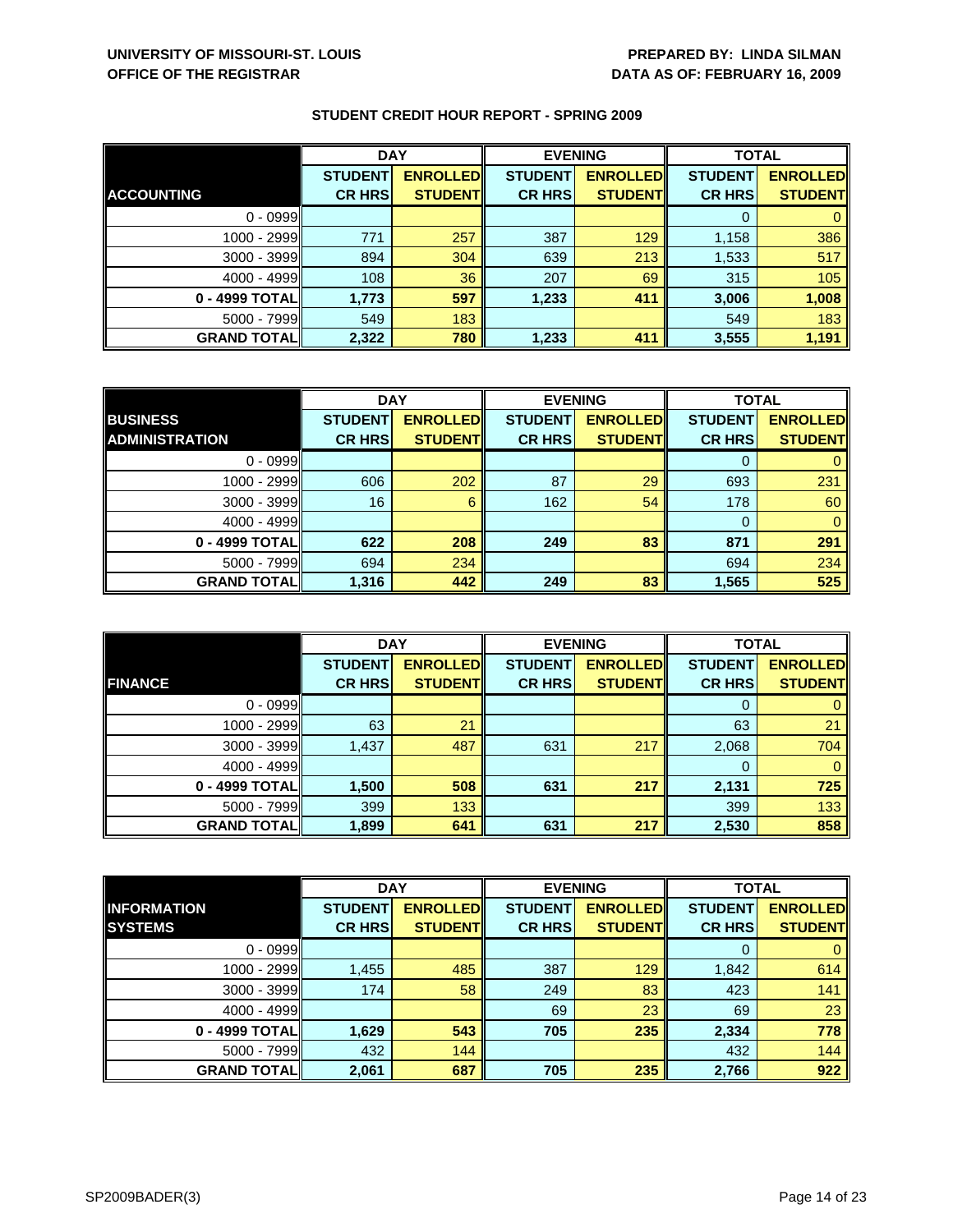| <b>LOGISTICS &amp;</b> | <b>DAY</b>     |                 |                | <b>EVENING</b>  | <b>TOTAL</b>   |                 |
|------------------------|----------------|-----------------|----------------|-----------------|----------------|-----------------|
| <b>OPERATIONS</b>      | <b>STUDENT</b> | <b>ENROLLED</b> | <b>STUDENT</b> | <b>ENROLLED</b> | <b>STUDENT</b> | <b>ENROLLED</b> |
| <b>IMANAGEMENT</b>     | <b>CR HRS</b>  | <b>STUDENT</b>  | <b>CR HRS</b>  | <b>STUDENT</b>  | <b>CR HRS</b>  | <b>STUDENT</b>  |
| $0 - 0999$             |                |                 |                |                 |                |                 |
| $1000 - 2999$          |                |                 |                |                 |                |                 |
| $3000 - 3999$          | 1,278          | 426             | 369            | 123             | 1,647          | 549             |
| $4000 - 4999$          | 9              | з               | 15             | 5               | 24             |                 |
| 0 - 4999 TOTAL         | 1,287          | 429             | 384            | 128             | 1,671          | 557             |
| $5000 - 7999$          | 459            | 153             |                |                 | 459            | 153             |
| <b>GRAND TOTAL</b>     | 1,746          | 582             | 384            | 128             | 2,130          | 710             |

|                    | <b>DAY</b>     |                 | <b>EVENING</b> |                 | <b>TOTAL</b>   |                 |
|--------------------|----------------|-----------------|----------------|-----------------|----------------|-----------------|
|                    | <b>STUDENT</b> | <b>ENROLLED</b> | <b>STUDENT</b> | <b>ENROLLED</b> | <b>STUDENT</b> | <b>ENROLLED</b> |
| <b>MANAGEMENT</b>  | <b>CR HRS</b>  | <b>STUDENT</b>  | <b>CR HRS</b>  | <b>STUDENT</b>  | <b>CR HRS</b>  | <b>STUDENT</b>  |
| $0 - 0999$         |                |                 |                |                 |                |                 |
| 1000 - 2999        |                |                 |                |                 |                |                 |
| $3000 - 3999$      | 1,806          | 602             | 441            | 147             | 2,247          | 749             |
| $4000 - 4999$      | 453            | 151             | 279            | 93              | 732            | 244             |
| 0 - 4999 TOTAL     | 2,259          | 753             | 720            | 240             | 2,979          | 993             |
| $5000 - 7999$      | 504            | 168             |                |                 | 504            | 168             |
| <b>GRAND TOTAL</b> | 2,763          | 921             | 720            | 240             | 3,483          | 1,161           |

|                                                 | <b>DAY</b>     |                                   | <b>EVENING</b> |                 | <b>TOTAL</b>   |                                   |
|-------------------------------------------------|----------------|-----------------------------------|----------------|-----------------|----------------|-----------------------------------|
| <b>MANAGEMENT</b><br><b>INFORMATION SYSTEMS</b> | <b>STUDENT</b> | <b>ENROLLED</b><br><b>STUDENT</b> | <b>STUDENT</b> | <b>ENROLLED</b> | <b>STUDENT</b> | <b>ENROLLED</b><br><b>STUDENT</b> |
|                                                 | <b>CR HRS</b>  |                                   | <b>CR HRS</b>  | <b>STUDENT</b>  | <b>CR HRS</b>  |                                   |
| $0 - 0999$                                      |                |                                   |                |                 |                |                                   |
| 1000 - 2999                                     |                |                                   |                |                 |                |                                   |
| $3000 - 3999$                                   |                |                                   |                |                 |                |                                   |
| $4000 - 4999$                                   |                |                                   |                |                 |                |                                   |
| 0 - 4999 TOTAL                                  |                |                                   |                |                 |                |                                   |
| 5000 - 7999                                     |                |                                   |                |                 |                |                                   |
| <b>GRAND TOTALI</b>                             |                |                                   | O              |                 |                |                                   |

|                    | <b>DAY</b>     |                 | <b>EVENING</b> |                 | <b>TOTAL</b>   |                 |
|--------------------|----------------|-----------------|----------------|-----------------|----------------|-----------------|
|                    | <b>STUDENT</b> | <b>ENROLLED</b> | <b>STUDENT</b> | <b>ENROLLED</b> | <b>STUDENT</b> | <b>ENROLLED</b> |
| <b>MARKETING</b>   | <b>CR HRS</b>  | <b>STUDENT</b>  | <b>CR HRS</b>  | <b>STUDENT</b>  | <b>CR HRS</b>  | <b>STUDENT</b>  |
| $0 - 0999$         |                |                 |                |                 | 0              | $\mathbf{0}$    |
| 1000 - 2999        |                |                 |                |                 | 0              | $\mathbf{0}$    |
| 3000 - 3999        | 1,796          | 600             | 429            | 143             | 2,225          | 743             |
| $4000 - 4999$      | 75             | 25              | 105            | 35              | 180            | 60              |
| 0 - 4999 TOTAL     | 1,871          | 625             | 534            | 178             | 2,405          | 803             |
| $5000 - 7999$      | 309            | 103             |                |                 | 309            | 103             |
| <b>GRAND TOTAL</b> | 2,180          | 728             | 534            | 178             | 2,714          | 906             |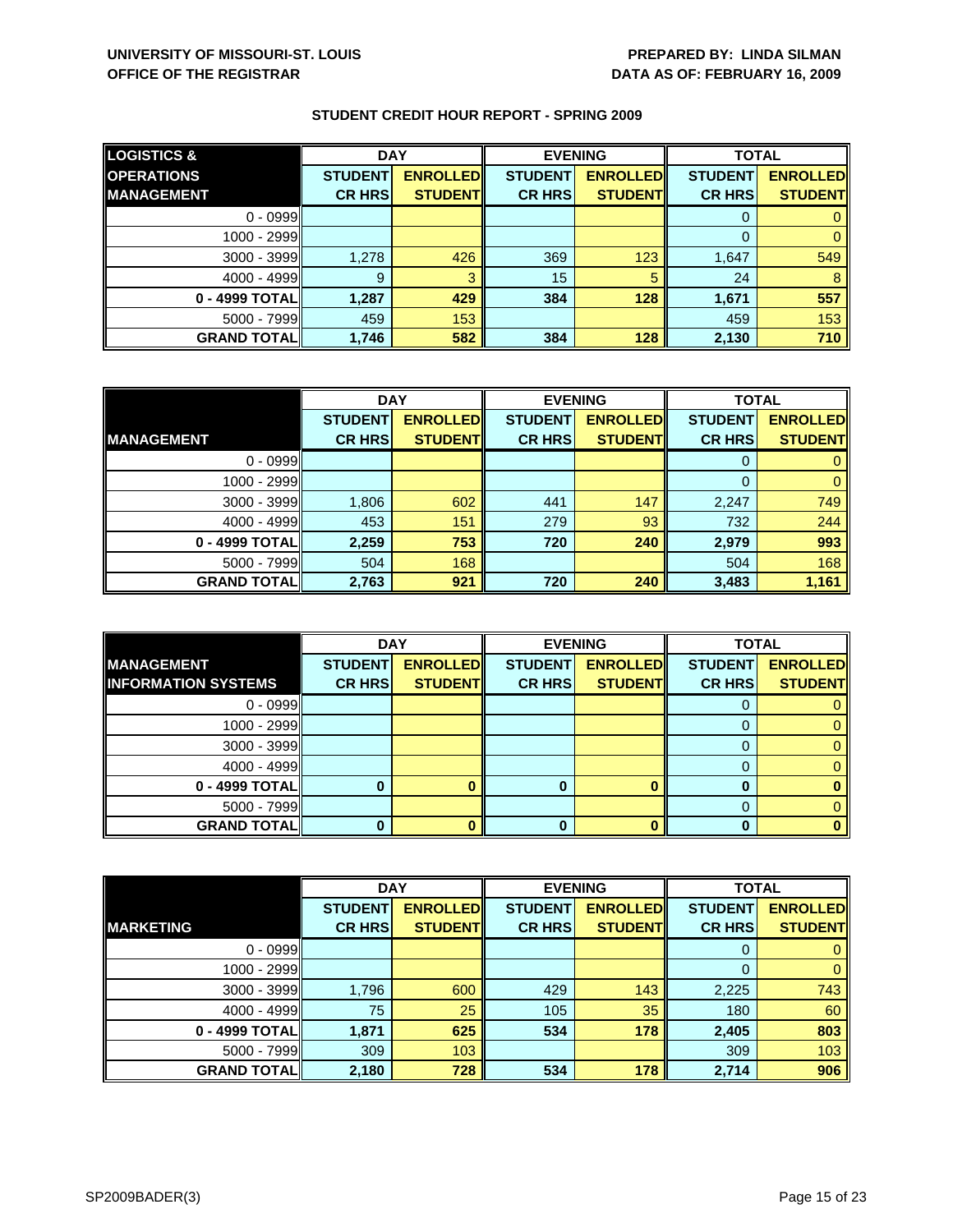|                    | <b>DAY</b>     |                 |                | <b>EVENING</b>  | <b>TOTAL</b>   |                 |
|--------------------|----------------|-----------------|----------------|-----------------|----------------|-----------------|
| <b>ADULT</b>       | <b>STUDENT</b> | <b>ENROLLED</b> | <b>STUDENT</b> | <b>ENROLLED</b> | <b>STUDENT</b> | <b>ENROLLED</b> |
| <b>EDUCATION</b>   | <b>CR HRS</b>  | <b>STUDENT</b>  | <b>CR HRS</b>  | <b>STUDENT</b>  | <b>CR HRS</b>  | <b>STUDENT</b>  |
| $0 - 0999$         |                |                 |                |                 |                |                 |
| $1000 - 2999$      |                |                 |                |                 |                |                 |
| $3000 - 3999$      |                |                 |                |                 |                |                 |
| $4000 - 4999$      |                |                 |                |                 |                |                 |
| 0 - 4999 TOTAL     |                |                 | O              |                 |                |                 |
| $5000 - 7999$      | 95             | 31              |                |                 | 95             | 31              |
| <b>GRAND TOTAL</b> | 95             | 31              | 0              |                 | 95             | 31              |

|                    | <b>DAY</b>     |                 |                | <b>EVENING</b>  | <b>TOTAL</b>   |                 |
|--------------------|----------------|-----------------|----------------|-----------------|----------------|-----------------|
| <b>COUNSELOR</b>   | <b>STUDENT</b> | <b>ENROLLED</b> | <b>STUDENT</b> | <b>ENROLLED</b> | <b>STUDENT</b> | <b>ENROLLED</b> |
| <b>EDUCATION</b>   | <b>CR HRS</b>  | <b>STUDENT</b>  | <b>CR HRS</b>  | <b>STUDENT</b>  | <b>CR HRS</b>  | <b>STUDENT</b>  |
| $0 - 0999$         |                |                 |                |                 |                |                 |
| 1000 - 2999        |                |                 |                |                 |                |                 |
| 3000 - 3999        |                |                 |                |                 |                |                 |
| $4000 - 4999$      |                |                 |                |                 |                |                 |
| 0 - 4999 TOTAL     |                |                 | 0              |                 | O              |                 |
| $5000 - 7999$      | 1,065          | 354             |                |                 | 1,065          | 354             |
| <b>GRAND TOTAL</b> | 1,065          | 354             | ŋ              |                 | 1,065          | 354             |

|                        | <b>DAY</b>     |                 |                | <b>EVENING</b>  | <b>TOTAL</b>   |                 |
|------------------------|----------------|-----------------|----------------|-----------------|----------------|-----------------|
| <b>EARLY CHILDHOOD</b> | <b>STUDENT</b> | <b>ENROLLED</b> | <b>STUDENT</b> | <b>ENROLLED</b> | <b>STUDENT</b> | <b>ENROLLED</b> |
| <b>EDUCATION</b>       | <b>CR HRS</b>  | <b>STUDENT</b>  | <b>CR HRS</b>  | <b>STUDENT</b>  | <b>CR HRS</b>  | <b>STUDENT</b>  |
| $0 - 0999$             |                |                 |                |                 |                |                 |
| 1000 - 2999            |                |                 |                |                 |                | 0               |
| $3000 - 3999$          | 21             | 21              | 143            | 55              | 164            | 76              |
| $4000 - 4999$          | 198            | 48              | 6              | റ               | 204            | 50              |
| 0 - 4999 TOTAL         | 219            | 69              | 149            | 57              | 368            | 126             |
| $5000 - 7999$          |                |                 |                |                 | $\Omega$       | 0               |
| <b>GRAND TOTAL</b>     | 219            | 69              | 149            | 57              | 368            | 126             |

|                    | <b>DAY</b>     |                 | <b>EVENING</b> |                 | <b>TOTAL</b>   |                 |
|--------------------|----------------|-----------------|----------------|-----------------|----------------|-----------------|
|                    | <b>STUDENT</b> | <b>ENROLLED</b> | <b>STUDENT</b> | <b>ENROLLED</b> | <b>STUDENT</b> | <b>ENROLLED</b> |
| <b>EDUCATION</b>   | <b>CR HRS</b>  | <b>STUDENT</b>  | <b>CR HRS</b>  | <b>STUDENT</b>  | <b>CR HRS</b>  | <b>STUDENT</b>  |
| $0 - 0999$         |                |                 |                |                 | U              | 0               |
| 1000 - 2999        | 41             |                 |                |                 | 41             | 8               |
| $3000 - 3999$      |                |                 |                |                 | 0              | $\mathbf{0}$    |
| $4000 - 4999$      |                |                 |                |                 | 0              | $\mathbf{0}$    |
| 0 - 4999 TOTAL     | 41             |                 | 0              |                 | 41             | 8               |
| 5000 - 7999        | 293            | 123             |                |                 | 293            | 123             |
| <b>GRAND TOTAL</b> | 334            | 131             | $\bf{0}$       |                 | 334            | 131             |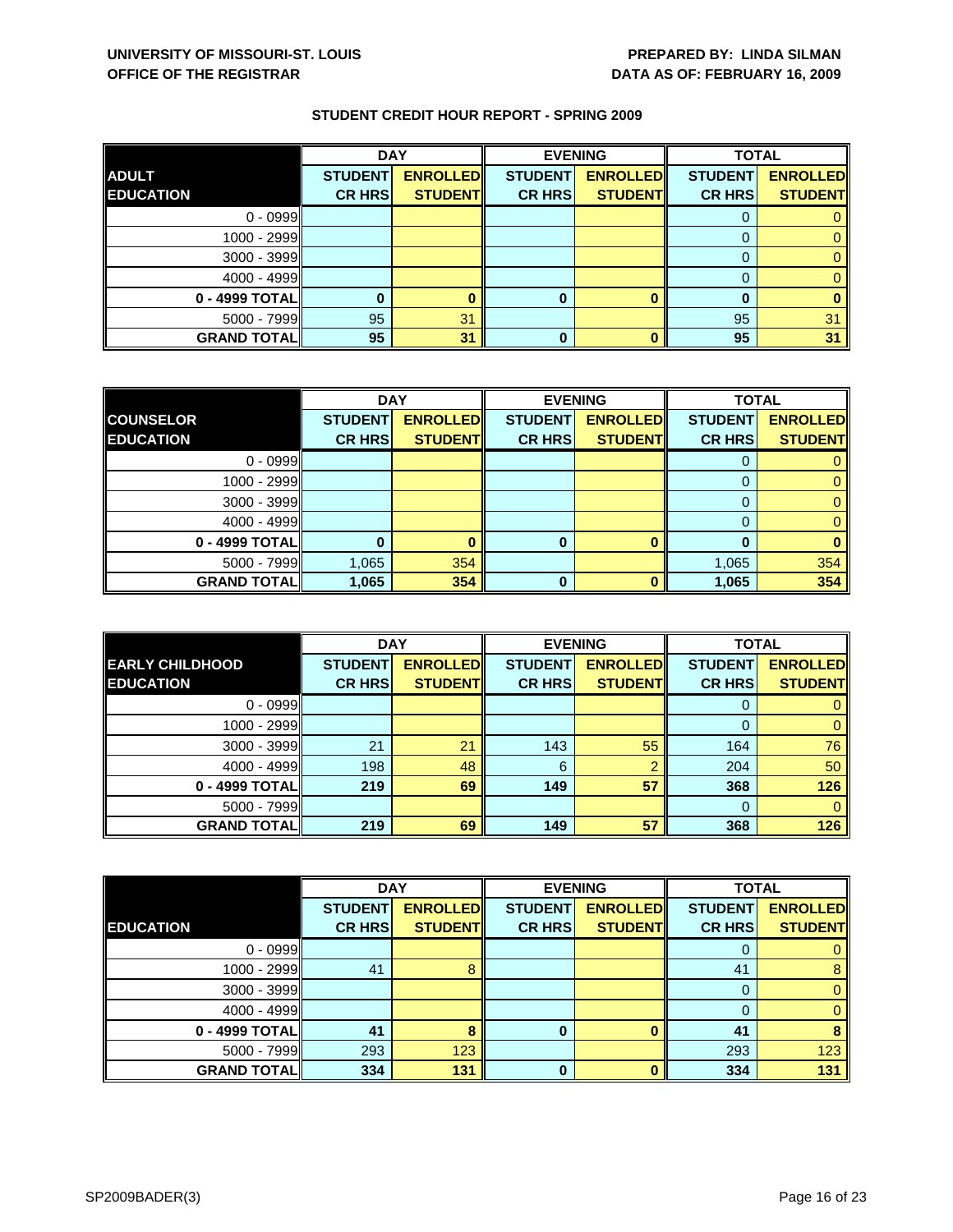|                       | <b>DAY</b>     |                 |                | <b>EVENING</b>  | <b>TOTAL</b>   |                 |
|-----------------------|----------------|-----------------|----------------|-----------------|----------------|-----------------|
| <b>EDUCATIONAL</b>    | <b>STUDENT</b> | <b>ENROLLED</b> | <b>STUDENT</b> | <b>ENROLLED</b> | <b>STUDENT</b> | <b>ENROLLED</b> |
| <b>ADMINISTRATION</b> | <b>CR HRS</b>  | <b>STUDENT</b>  | <b>CR HRS</b>  | <b>STUDENT</b>  | <b>CR HRS</b>  | <b>STUDENT</b>  |
| $0 - 0999$            |                |                 |                |                 |                |                 |
| 1000 - 2999           |                |                 |                |                 |                |                 |
| $3000 - 3999$         |                |                 |                |                 |                |                 |
| $4000 - 4999$         |                |                 |                |                 |                |                 |
| 0 - 4999 TOTALI       |                |                 | 0              |                 |                |                 |
| $5000 - 7999$         | 619            | 209             |                |                 | 619            | 209             |
| <b>GRAND TOTAL</b>    | 619            | 209             | 0              |                 | 619            | 209             |

|                    | <b>DAY</b>     |                 |                | <b>EVENING</b>  | <b>TOTAL</b>   |                 |
|--------------------|----------------|-----------------|----------------|-----------------|----------------|-----------------|
| <b>EDUCATIONAL</b> | <b>STUDENT</b> | <b>ENROLLED</b> | <b>STUDENT</b> | <b>ENROLLED</b> | <b>STUDENT</b> | <b>ENROLLED</b> |
| <b>FOUNDATIONS</b> | <b>CR HRS</b>  | <b>STUDENT</b>  | <b>CR HRS</b>  | <b>STUDENT</b>  | <b>CR HRS</b>  | <b>STUDENT</b>  |
| $0 - 0999$         |                |                 |                |                 |                |                 |
| 1000 - 2999        |                |                 |                |                 |                |                 |
| $3000 - 3999$      |                |                 |                |                 |                |                 |
| $4000 - 4999$      |                |                 |                |                 |                |                 |
| $0 - 4999$ TOTAL   |                |                 |                |                 |                |                 |
| $5000 - 7999$      |                |                 |                |                 |                |                 |
| <b>GRAND TOTAL</b> |                |                 |                |                 |                |                 |

|                    | <b>DAY</b>     |                 | <b>EVENING</b> |                 | <b>TOTAL</b>   |                 |
|--------------------|----------------|-----------------|----------------|-----------------|----------------|-----------------|
| <b>EDUCATIONAL</b> | <b>STUDENT</b> | <b>ENROLLED</b> | <b>STUDENT</b> | <b>ENROLLED</b> | <b>STUDENT</b> | <b>ENROLLED</b> |
| <b>PSYCHOLOGY</b>  | <b>CR HRS</b>  | <b>STUDENT</b>  | <b>CR HRS</b>  | <b>STUDENT</b>  | <b>CR HRS</b>  | <b>STUDENT</b>  |
| $0 - 0999$         |                |                 |                |                 |                |                 |
| $1000 - 2999$      | 15             | 5               | 3              |                 | 18             | 6               |
| $3000 - 3999$      | 33             | 11              | 12             | Δ               | 45             | 15              |
| $4000 - 4999$      |                |                 |                |                 |                |                 |
| 0 - 4999 TOTALI    | 48             | 16              | 15             | 5               | 63             | 21              |
| $5000 - 7999$      | 438            | 134             |                |                 | 438            | 134             |
| <b>GRAND TOTAL</b> | 486            | 150             | 15             | 5               | 501            | 155             |

|                    | <b>DAY</b>     |                 | <b>EVENING</b> |                 | <b>TOTAL</b>   |                 |
|--------------------|----------------|-----------------|----------------|-----------------|----------------|-----------------|
| <b>EDUCATIONAL</b> | <b>STUDENT</b> | <b>ENROLLED</b> | <b>STUDENT</b> | <b>ENROLLED</b> | <b>STUDENT</b> | <b>ENROLLED</b> |
| <b>RESEARCH</b>    | <b>CR HRS</b>  | <b>STUDENT</b>  | <b>CR HRS</b>  | <b>STUDENT</b>  | <b>CR HRS</b>  | <b>STUDENT</b>  |
| $0 - 0999$         |                |                 |                |                 | O              | 0               |
| 1000 - 2999        |                |                 |                |                 | 0              | $\mathbf{0}$    |
| 3000 - 3999        | 27             |                 |                |                 | 27             | $\overline{9}$  |
| $4000 - 4999$      |                |                 |                |                 | 0              | $\mathbf{0}$    |
| 0 - 4999 TOTAL     | 27             | 9               | 0              |                 | 27             | 9               |
| $5000 - 7999$      | 750            | 250             |                |                 | 750            | 250             |
| <b>GRAND TOTAL</b> | 777            | 259             | $\bf{0}$       | $\mathbf{0}$    | 777            | 259             |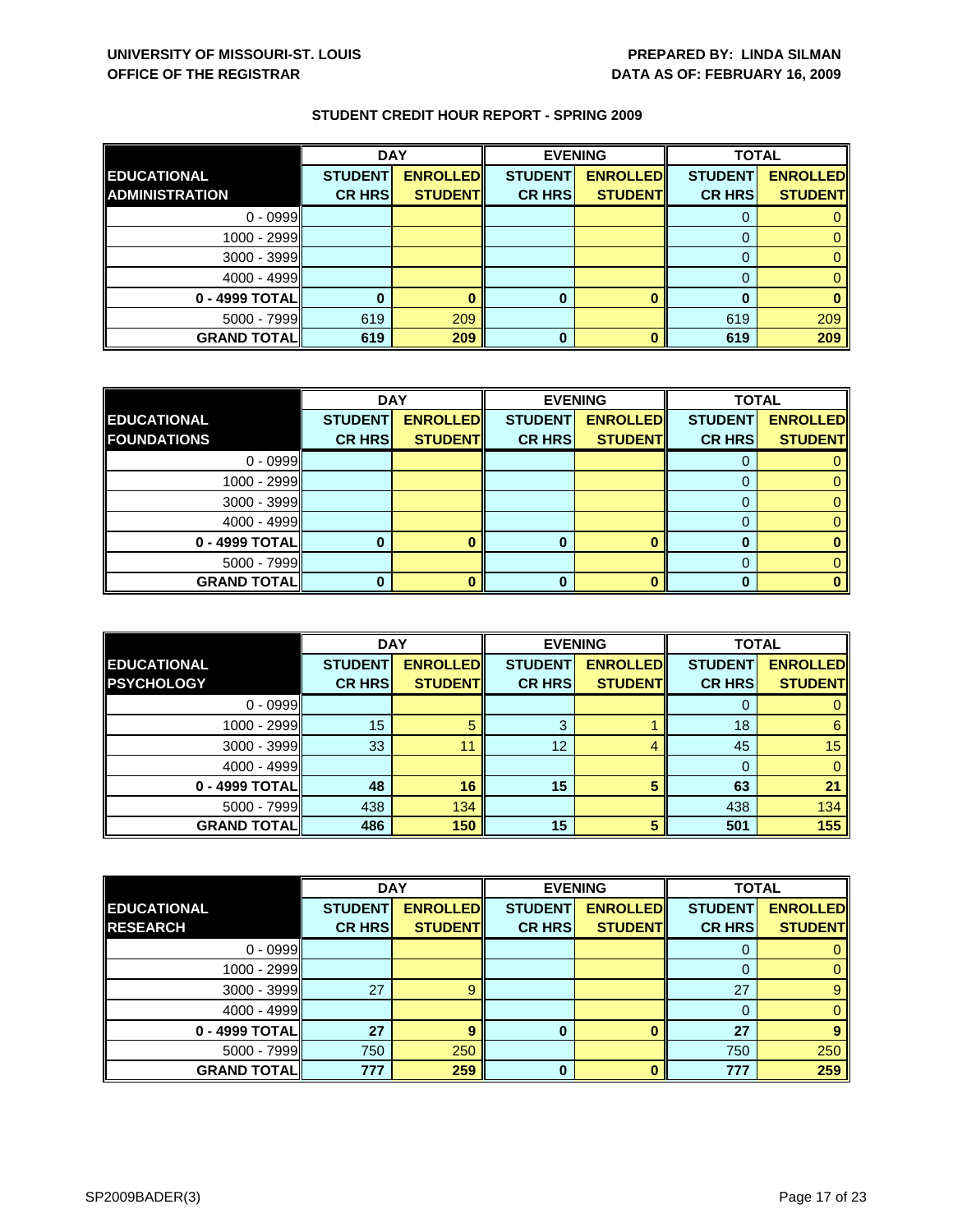|                     | <b>DAY</b>     |                 | <b>EVENING</b> |                 | <b>TOTAL</b>   |                 |
|---------------------|----------------|-----------------|----------------|-----------------|----------------|-----------------|
| <b>EDUCATIONAL</b>  | <b>STUDENT</b> | <b>ENROLLED</b> | <b>STUDENT</b> | <b>ENROLLED</b> | <b>STUDENT</b> | <b>ENROLLED</b> |
| <b>TECHNOLOGY</b>   | <b>CR HRS</b>  | <b>STUDENT</b>  | <b>CR HRS</b>  | <b>STUDENT</b>  | <b>CR HRS</b>  | <b>STUDENT</b>  |
| $0 - 0999$          |                |                 |                |                 |                |                 |
| $1000 - 2999$       |                |                 |                |                 |                |                 |
| 3000 - 3999         |                |                 |                |                 |                |                 |
| $4000 - 4999$       |                |                 |                |                 |                |                 |
| 0 - 4999 TOTAL      |                |                 | 0              |                 |                |                 |
| $5000 - 7999$       | 109            | 36              |                |                 | 109            | 36              |
| <b>GRAND TOTALI</b> | 109            | 36              | 0              |                 | 109            | 36              |

|                    | <b>DAY</b>     |                 | <b>EVENING</b> |                 | <b>TOTAL</b>   |                 |
|--------------------|----------------|-----------------|----------------|-----------------|----------------|-----------------|
| <b>ELEMENTARY</b>  | <b>STUDENT</b> | <b>ENROLLED</b> | <b>STUDENT</b> | <b>ENROLLED</b> | <b>STUDENT</b> | <b>ENROLLED</b> |
| <b>EDUCATION</b>   | <b>CR HRS</b>  | <b>STUDENT</b>  | <b>CR HRS</b>  | <b>STUDENT</b>  | <b>CR HRS</b>  | <b>STUDENT</b>  |
| $0 - 0999$         |                |                 |                |                 |                |                 |
| 1000 - 2999        | 24             |                 | 15             |                 | 39             | 13              |
| $3000 - 3999$      | 267            | 89              | 57             | 19              | 324            | 108             |
| $4000 - 4999$      | 1,545          | 332             | 285            | 95              | 1,830          | 427             |
| 0 - 4999 TOTAL     | 1,836          | 429             | 357            | 119             | 2,193          | 548             |
| $5000 - 7999$      | 260            | 88              |                |                 | 260            | 88              |
| <b>GRAND TOTAL</b> | 2,096          | 517             | 357            | 119             | 2,453          | 636             |

|                         | <b>DAY</b>     |                 |                | <b>EVENING</b>  | <b>TOTAL</b>   |                 |
|-------------------------|----------------|-----------------|----------------|-----------------|----------------|-----------------|
|                         | <b>STUDENT</b> | <b>ENROLLED</b> | <b>STUDENT</b> | <b>ENROLLED</b> | <b>STUDENT</b> | <b>ENROLLED</b> |
| <b>HIGHER EDUCATION</b> | <b>CR HRS</b>  | <b>STUDENT</b>  | <b>CR HRS</b>  | <b>STUDENT</b>  | <b>CR HRS</b>  | <b>STUDENT</b>  |
| $0 - 0999$              |                |                 |                |                 |                |                 |
| 1000 - 2999             |                |                 |                |                 |                |                 |
| $3000 - 3999$           |                |                 |                |                 |                |                 |
| $4000 - 4999$           |                |                 |                |                 |                |                 |
| 0 - 4999 TOTAL          |                |                 | 0              | ∩               | n              |                 |
| $5000 - 7999$           | 219            | 74              |                |                 | 219            | 74              |
| <b>GRAND TOTAL</b>      | 219            | 74              | 0              |                 | 219            | 74              |

|                         | <b>DAY</b>     |                 | <b>EVENING</b> |                 | <b>TOTAL</b>   |                 |
|-------------------------|----------------|-----------------|----------------|-----------------|----------------|-----------------|
|                         | <b>STUDENT</b> | <b>ENROLLED</b> | <b>STUDENT</b> | <b>ENROLLED</b> | <b>STUDENT</b> | <b>ENROLLED</b> |
| <b>MIDDLE EDUCATION</b> | <b>CR HRS</b>  | <b>STUDENT</b>  | <b>CR HRS</b>  | <b>STUDENT</b>  | <b>CR HRS</b>  | <b>STUDENT</b>  |
| $0 - 0999$              |                |                 |                |                 | 0              | 0               |
| 1000 - 2999             |                |                 |                |                 | 0              | $\mathbf{0}$    |
| $3000 - 3999$           |                |                 |                |                 | $\Omega$       | $\mathbf{0}$    |
| $4000 - 4999$           | 117            | 39              | 57             | 19              | 174            | 58              |
| 0 - 4999 TOTAL          | 117            | 39              | 57             | 19              | 174            | 58              |
| $5000 - 7999$           |                |                 |                |                 | $\Omega$       | $\mathbf{0}$    |
| <b>GRAND TOTAL</b>      | 117            | 39              | 57             | 19              | 174            | 58              |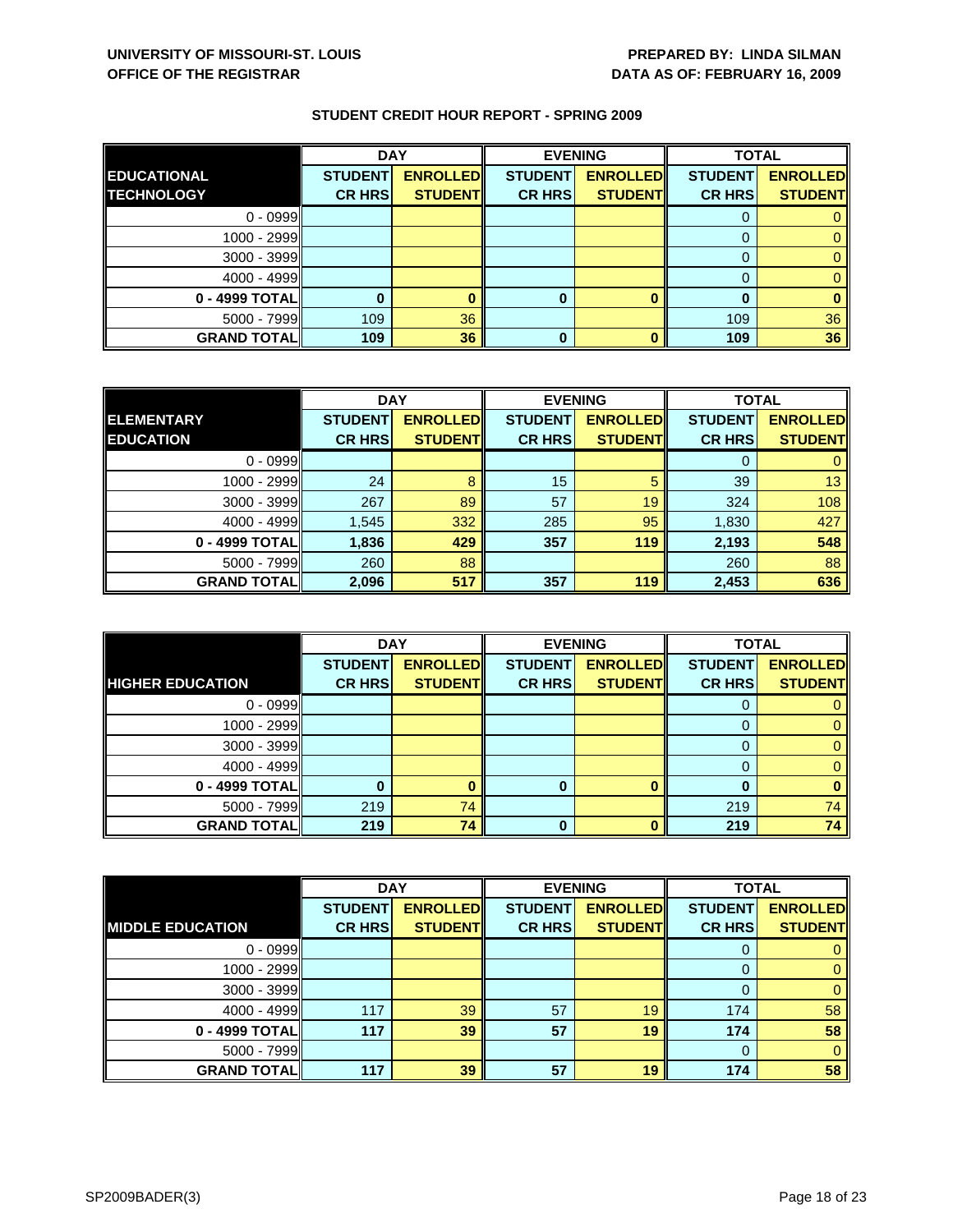|                    | <b>DAY</b>     |                  | <b>EVENING</b> |                 | <b>TOTAL</b>   |                 |
|--------------------|----------------|------------------|----------------|-----------------|----------------|-----------------|
| <b>PHYSICAL</b>    | <b>STUDENT</b> | <b>ENROLLEDI</b> | <b>STUDENT</b> | <b>ENROLLED</b> | <b>STUDENT</b> | <b>ENROLLED</b> |
| <b>EDUCATION</b>   | <b>CR HRS</b>  | <b>STUDENT</b>   | <b>CR HRS</b>  | <b>STUDENT</b>  | <b>CR HRS</b>  | <b>STUDENT</b>  |
| $0 - 0999$         |                |                  |                |                 |                |                 |
| 1000 - 2999        | 111            | 63               |                |                 | 111            | 63              |
| 3000 - 3999        | 1,021          | 321              | 114            | 38              | 1,135          | 359             |
| $4000 - 4999$      | 180            | 30               |                |                 | 180            | 30              |
| 0 - 4999 TOTAL     | 1,312          | 414              | 114            | 38              | 1,426          | 452             |
| $5000 - 7999$      | 47             | 13               |                |                 | 47             | 13              |
| <b>GRAND TOTAL</b> | 1,359          | 427              | 114            | 38              | 1,473          | 465             |

|                    | <b>DAY</b>     |                 | <b>EVENING</b> |                 | <b>TOTAL</b>   |                 |
|--------------------|----------------|-----------------|----------------|-----------------|----------------|-----------------|
| <b>SECONDARY</b>   | <b>STUDENT</b> | <b>ENROLLED</b> | <b>STUDENT</b> | <b>ENROLLED</b> | <b>STUDENT</b> | <b>ENROLLED</b> |
| <b>EDUCATION</b>   | <b>CR HRS</b>  | <b>STUDENT</b>  | <b>CR HRS</b>  | <b>STUDENT</b>  | <b>CR HRS</b>  | <b>STUDENT</b>  |
| $0 - 0999$         |                |                 |                |                 |                |                 |
| 1000 - 2999        |                |                 |                |                 |                |                 |
| $3000 - 3999$      | ົ              |                 |                |                 | 3              |                 |
| $4000 - 4999$      | 1,172          | 192             | 24             | 8               | 1,196          | 200             |
| 0 - 4999 TOTAL     | 1,175          | 193             | 24             | 8               | 1,199          | 201             |
| $5000 - 7999$      | 233            | 90              |                |                 | 233            | 90              |
| <b>GRAND TOTAL</b> | 1,408          | 283             | 24             | 8               | 1,432          | 291             |

|                    | <b>DAY</b>     |                 |                | <b>EVENING</b>  | <b>TOTAL</b>   |                 |
|--------------------|----------------|-----------------|----------------|-----------------|----------------|-----------------|
| <b>SPECIAL</b>     | <b>STUDENT</b> | <b>ENROLLED</b> | <b>STUDENT</b> | <b>ENROLLED</b> | <b>STUDENT</b> | <b>ENROLLED</b> |
| <b>EDUCATION</b>   | <b>CR HRS</b>  | <b>STUDENT</b>  | <b>CR HRS</b>  | <b>STUDENT</b>  | <b>CR HRS</b>  | <b>STUDENT</b>  |
| $0 - 0999$         |                |                 |                |                 | U              | 0               |
| $1000 - 2999$      |                |                 |                |                 | 0              | $\mathbf{0}$    |
| $3000 - 3999$      | 30             | 10              | 30             | 10              | 60             | 20              |
| $4000 - 4999$      | 165            | 34              | 36             | 12              | 201            | 46              |
| 0 - 4999 TOTALI    | 195            | 44              | 66             | 22              | 261            | 66              |
| $5000 - 7999$      | 236            | 79              |                |                 | 236            | 79              |
| <b>GRAND TOTAL</b> | 431            | 123             | 66             | 22              | 497            | 145             |

|                    | <b>DAY</b>     |                 | <b>EVENING</b> |                 | <b>TOTAL</b>   |                 |
|--------------------|----------------|-----------------|----------------|-----------------|----------------|-----------------|
| <b>TEACHER</b>     | <b>STUDENT</b> | <b>ENROLLED</b> | <b>STUDENT</b> | <b>ENROLLED</b> | <b>STUDENT</b> | <b>ENROLLED</b> |
| <b>EDUCATION</b>   | <b>CR HRS</b>  | <b>STUDENT</b>  | <b>CR HRS</b>  | <b>STUDENT</b>  | <b>CR HRS</b>  | <b>STUDENT</b>  |
| $0 - 0999$         |                |                 |                |                 | 0              | $\mathbf{0}$    |
| 1000 - 2999        | 987            | 329             | 42             | 14              | 1,029          | 343             |
| 3000 - 3999        | 979            | 331             | 159            | 53              | 1,138          | 384             |
| $4000 - 4999$      | 81             | 27              | 90             | 30              | 171            | 57              |
| 0 - 4999 TOTAL     | 2,047          | 687             | 291            | 97              | 2,338          | 784             |
| $5000 - 7999$      | 796            | 250             |                |                 | 796            | 250             |
| <b>GRAND TOTAL</b> | 2,843          | 937             | 291            | 97              | 3,134          | 1,034           |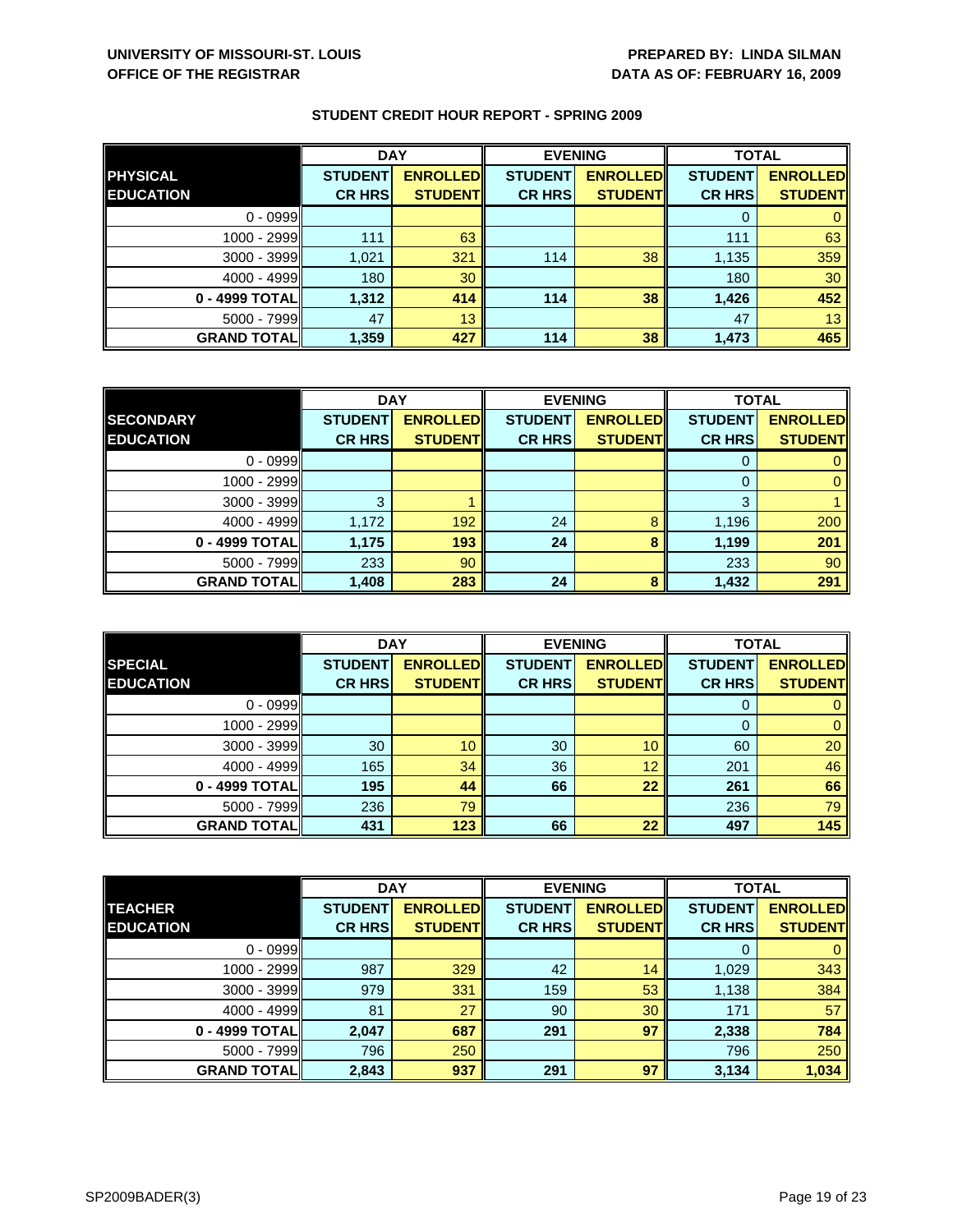|                           | <b>DAY</b>     |                 | <b>EVENING</b> |                 | <b>TOTAL</b>   |                 |
|---------------------------|----------------|-----------------|----------------|-----------------|----------------|-----------------|
| <b>TOTAL COLLEGE OF</b>   | <b>STUDENT</b> | <b>ENROLLED</b> | <b>STUDENT</b> | <b>ENROLLED</b> | <b>STUDENT</b> | <b>ENROLLED</b> |
| <b>ARTS &amp; SCIENCE</b> | <b>CR HRS</b>  | <b>STUDENT</b>  | <b>CR HRS</b>  | <b>STUDENT</b>  | <b>CR HRS</b>  | <b>STUDENT</b>  |
| $0 - 0999$                | 75             | 25              | 45             | 15              | 120            | 40              |
| 1000 - 2999               | 28,539         | 9,068           | 5,738          | 1,758           | 34,277         | 10,826          |
| $3000 - 3999$             | 8,139          | 2,732           | 1,371          | 464             | 9,510          | 3,196           |
| $4000 - 4999$             | 4,568          | 1,629           | 1,653          | 550             | 6,221          | 2,179           |
| 0 - 4999 TOTALI           | 41,321         | 13,454          | 8,807          | 2,787           | 50,128         | 16,241          |
| $5000 - 7999$             | 4,489          | 1,591           | 0              | o               | 4,489          | 1,591           |
| <b>GRAND TOTAL</b>        | 45,810         | 15,045          | 8,807          | 2,787           | 54,617         | 17,832          |

|                                | <b>DAY</b>     |                 | <b>EVENING</b> |                  | <b>TOTAL</b>   |                 |
|--------------------------------|----------------|-----------------|----------------|------------------|----------------|-----------------|
| <b>TOTAL COLLEGE OF</b>        | <b>STUDENT</b> | <b>ENROLLED</b> | <b>STUDENT</b> | <b>ENROLLEDI</b> | <b>STUDENT</b> | <b>ENROLLED</b> |
| <b>BUSINESS ADMINISTRATION</b> | <b>CR HRS</b>  | <b>STUDENT</b>  | <b>CR HRS</b>  | <b>STUDENT</b>   | <b>CR HRS</b>  | <b>STUDENT</b>  |
| $0 - 0999$                     |                |                 |                |                  |                |                 |
| 1000 - 2999                    | 2,895          | 965             | 861            | 287              | 3,756          | 1,252           |
| 3000 - 3999                    | 7,401          | 2,483           | 2,920          | 980              | 10,321         | 3,463           |
| $4000 - 4999$                  | 645            | 215             | 675            | 225              | 1,320          | 440             |
| 0 - 4999 TOTAL                 | 10,941         | 3,663           | 4,456          | 1,492            | 15,397         | 5,155           |
| $5000 - 7999$                  | 3,346          | 1,118           | 0              |                  | 3,346          | 1,118           |
| <b>GRAND TOTAL</b>             | 14,287         | 4,781           | 4,456          | 1,492            | 18,743         | 6,273           |

|                                             | <b>DAY</b>                      |                                   |                                 | <b>EVENING</b>                    | <b>TOTAL</b>                    |                                   |
|---------------------------------------------|---------------------------------|-----------------------------------|---------------------------------|-----------------------------------|---------------------------------|-----------------------------------|
| <b>TOTAL COLLEGE OF</b><br><b>EDUCATION</b> | <b>STUDENT</b><br><b>CR HRS</b> | <b>ENROLLED</b><br><b>STUDENT</b> | <b>STUDENT</b><br><b>CR HRS</b> | <b>ENROLLED</b><br><b>STUDENT</b> | <b>STUDENT</b><br><b>CR HRS</b> | <b>ENROLLED</b><br><b>STUDENT</b> |
| $0 - 0999$                                  |                                 |                                   | 0                               |                                   | O                               |                                   |
| 1000 - 2999                                 | 1,178                           | 413                               | 60                              | 20                                | 1,238                           | 433                               |
| $3000 - 3999$                               | 2,381                           | 793                               | 515                             | 179                               | 2,896                           | 972                               |
| $4000 - 4999$                               | 3,458                           | 702                               | 498                             | 166                               | 3,956                           | 868                               |
| 0 - 4999 TOTAL                              | 7,017                           | 1,908                             | 1,073                           | 365                               | 8,090                           | 2,273                             |
| $5000 - 7999$                               | 5,160                           | 1,731                             | 0                               | 0                                 | 5,160                           | 1,731                             |
| <b>GRAND TOTALI</b>                         | 12,177                          | 3,639                             | 1,073                           | 365                               | 13,250                          | 4,004                             |

|                              | <b>DAY</b>     |                 | <b>EVENING</b> |                 | <b>TOTAL</b>   |                 |
|------------------------------|----------------|-----------------|----------------|-----------------|----------------|-----------------|
| <b>TOTAL COLLEGE OF</b>      | <b>STUDENT</b> | <b>ENROLLED</b> | <b>STUDENT</b> | <b>ENROLLED</b> | <b>STUDENT</b> | <b>ENROLLED</b> |
| <b>FINE ARTS &amp; COMM.</b> | <b>CR HRS</b>  | <b>STUDENT</b>  | <b>CR HRS</b>  | <b>STUDENT</b>  | <b>CR HRS</b>  | <b>STUDENT</b>  |
| $0 - 0999$                   |                |                 | 0              |                 | O              | $\mathbf{0}$    |
| 1000 - 2999                  | 7,941          | 3,005           | 632            | 222             | 8,573          | 3,227           |
| $3000 - 3999$                | 2,365          | 820             | 180            | 60              | 2,545          | 880             |
| $4000 - 4999$                | 620            | 210             | 0              |                 | 620            | 210             |
| 0 - 4999 TOTAL               | 10,926         | 4,035           | 812            | 282             | 11,738         | 4,317           |
| $5000 - 7999$                | 222            | 69              | $\mathbf 0$    |                 | 222            | 69              |
| <b>GRAND TOTALI</b>          | 11,148         | 4,104           | 812            | 282             | 11,960         | 4,386           |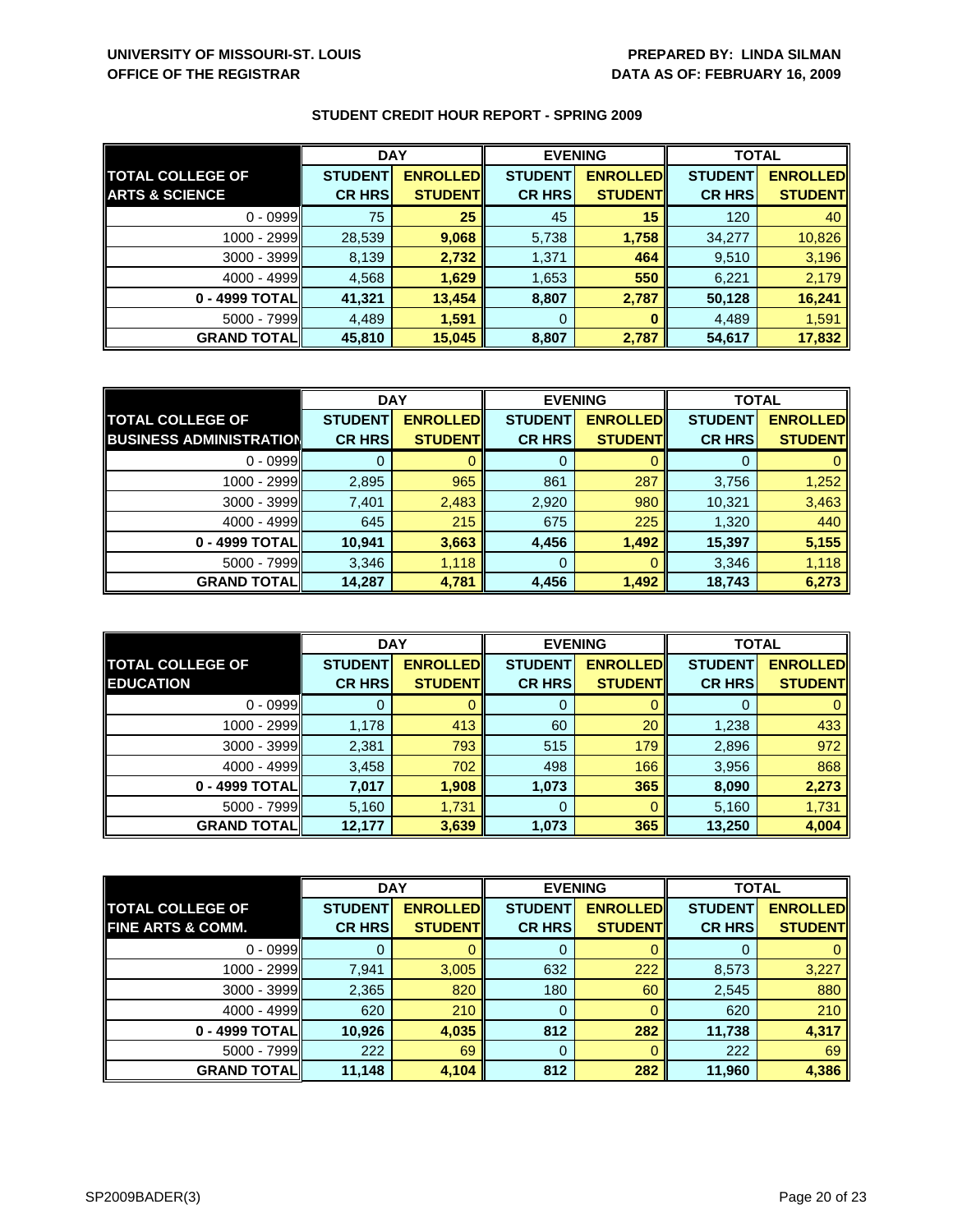|                             | <b>DAY</b>     |                 | <b>EVENING</b> |                 | <b>TOTAL</b>   |                 |
|-----------------------------|----------------|-----------------|----------------|-----------------|----------------|-----------------|
| UMSL/WU ENGINEERING         | <b>STUDENT</b> | <b>ENROLLED</b> | <b>STUDENT</b> | <b>ENROLLED</b> | <b>STUDENT</b> | <b>ENROLLED</b> |
| <b>PRE-ENGINEERING INC</b>  | <b>CR HRS</b>  | <b>STUDENTI</b> | <b>CR HRS</b>  | <b>STUDENT</b>  | <b>CR HRS</b>  | <b>STUDENT</b>  |
| 0 - 0999 Pre-Engineering    |                |                 |                |                 | 0              |                 |
| 1000 - 2999 Pre-Engineering | 169            | 65              |                |                 | 169            | 65              |
| $0 - 0999$                  |                |                 |                |                 | $\Omega$       |                 |
| 1000 - 2999                 |                |                 | 348            | 144             | 348            | 144             |
| $3000 - 3999$               |                |                 | 710            | 240             | 710            | 240             |
| 4000 - 4999                 |                |                 | 520            | 202             | 520            | 202             |
| 0 - 4999 TOTAL              | 169            | 65              | 1,578          | 586             | 1,747          | 651             |
| $5000 - 7999$               |                |                 |                |                 | $\Omega$       |                 |
| <b>GRAND TOTAL</b>          | 169            | 65              | 1,578          | 586             | 1,747          | 651             |

|                         | <b>DAY</b>     |                 | <b>EVENING</b> |                 | <b>TOTAL</b>   |                 |
|-------------------------|----------------|-----------------|----------------|-----------------|----------------|-----------------|
| <b>TOTAL COLLEGE OF</b> | <b>STUDENT</b> | <b>ENROLLED</b> | <b>STUDENT</b> | <b>ENROLLED</b> | <b>STUDENT</b> | <b>ENROLLED</b> |
| <b>NURSING</b>          | <b>CR HRS</b>  | <b>STUDENTI</b> | <b>CR HRS</b>  | <b>STUDENT</b>  | <b>CR HRS</b>  | <b>STUDENT</b>  |
| $0 - 0999$              |                |                 |                |                 |                |                 |
| 1000 - 2999II           | 75             | 25              |                |                 | 75             | 25              |
| $3000 - 3999$           | 2,858          | 757             | 72             | 24              | 2,930          | 781             |
| 4000 - 4999             | 552            | 138             | 277            | 61              | 829            | 199             |
| 0 - 4999 TOTAL          | 3,485          | 920             | 349            | 85              | 3,834          | 1,005           |
| $5000 - 7999$           | 1,077          | 395             |                |                 | 1,077          | 395             |
| <b>GRAND TOTAL</b>      | 4,562          | 1,315           | 349            | 85              | 4,911          | 1,400           |

|                         | <b>DAY</b>     |                 | <b>EVENING</b> |                 | <b>TOTAL</b>   |                 |
|-------------------------|----------------|-----------------|----------------|-----------------|----------------|-----------------|
| <b>TOTAL COLLEGE OF</b> | <b>STUDENT</b> | <b>ENROLLED</b> | <b>STUDENT</b> | <b>ENROLLED</b> | <b>STUDENT</b> | <b>ENROLLED</b> |
| <b>OPTOMETRY</b>        | <b>CR HRS</b>  | <b>STUDENT</b>  | <b>CR HRS</b>  | <b>STUDENT</b>  | <b>CR HRS</b>  | <b>STUDENT</b>  |
| $0 - 0999$              |                |                 |                |                 |                |                 |
| 1000 - 2999             |                |                 |                |                 |                |                 |
| $3000 - 3999$           |                |                 |                |                 |                |                 |
| $4000 - 4999$           |                |                 |                |                 |                |                 |
| 0 - 4999 TOTAL          |                |                 | 0              |                 |                |                 |
| $5000 - 7999$           | 3,606          | 1,115           |                |                 | 3,606          | 1,115           |
| <b>GRAND TOTAL</b>      | 3,606          | 1,115           | 0              |                 | 3,606          | 1,115           |

|                    | <b>DAY</b>     |                 | <b>EVENING</b> |                 | <b>TOTAL</b>   |                 |
|--------------------|----------------|-----------------|----------------|-----------------|----------------|-----------------|
| <b>TOTAL</b>       | <b>STUDENT</b> | <b>ENROLLED</b> | <b>STUDENT</b> | <b>ENROLLED</b> | <b>STUDENT</b> | <b>ENROLLED</b> |
| <b>GRADUATE</b>    | <b>CR HRS</b>  | <b>STUDENTI</b> | <b>CR HRS</b>  | <b>STUDENT</b>  | <b>CR HRS</b>  | <b>STUDENT</b>  |
| $0 - 0999$         |                |                 |                |                 | U              |                 |
| 1000 - 2999        |                |                 |                |                 |                | 0               |
| $3000 - 3999$      |                |                 |                |                 |                | 0               |
| $4000 - 4999$      | 66             | 66              | 39             | 13              | 105            | 79              |
| 0 - 4999 TOTAL     | 66             | 66              | 39             | 13              | 105            | 79              |
| $5000 - 7999$      | 357            | 126             |                |                 | 357            | 126             |
| <b>GRAND TOTAL</b> | 423            | 192             | 39             | 13              | 462            | 205             |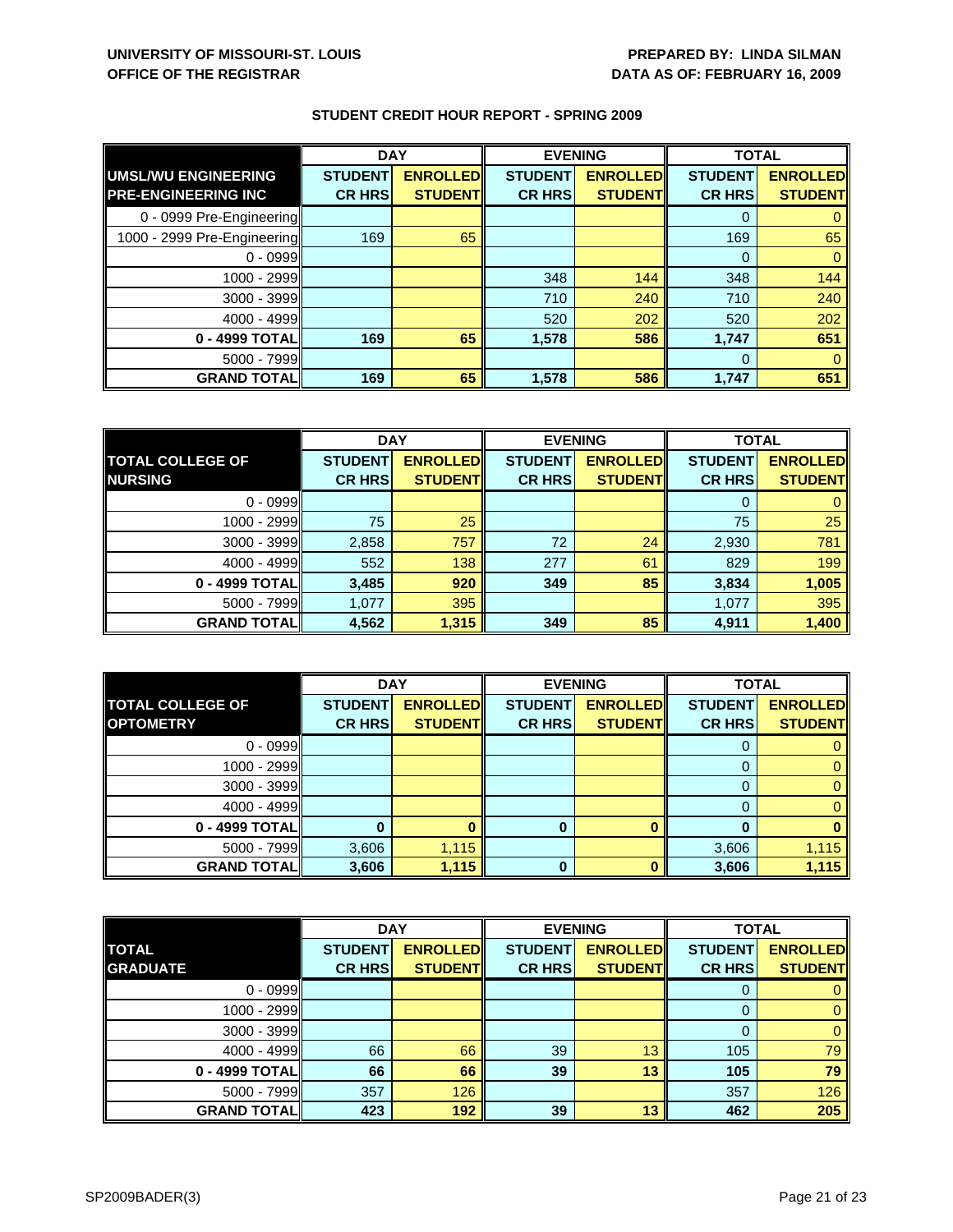|                         | <b>DAY</b>     |                 | <b>EVENING</b> |                 | <b>TOTAL</b>   |                 |
|-------------------------|----------------|-----------------|----------------|-----------------|----------------|-----------------|
| TOTAL AIR &             | <b>STUDENT</b> | <b>ENROLLED</b> | <b>STUDENT</b> | <b>ENROLLED</b> | <b>STUDENT</b> | <b>ENROLLED</b> |
| <b>MILITARY SCIENCE</b> | <b>CR HRS</b>  | <b>STUDENT</b>  | <b>CR HRS</b>  | <b>STUDENT</b>  | <b>CR HRS</b>  | <b>STUDENT</b>  |
| $0 - 0999$              |                |                 |                |                 |                |                 |
| 1000 - 2999             | 33             | 14              |                |                 | 33             | 14              |
| $3000 - 3999$           |                |                 |                |                 |                |                 |
| $4000 - 4999$           | g              |                 |                |                 | 9              |                 |
| 0 - 4999 TOTAL          | 42             | 17              | 0              |                 | 42             |                 |
| 5000 - 7999             |                |                 |                |                 |                |                 |
| <b>GRAND TOTAL</b>      | 42             | 17              |                |                 | 42             |                 |

|                    | <b>DAY</b>     |                 | <b>EVENING</b> |                 | <b>TOTAL</b>   |                 |
|--------------------|----------------|-----------------|----------------|-----------------|----------------|-----------------|
|                    | <b>STUDENT</b> | <b>ENROLLED</b> | <b>STUDENT</b> | <b>ENROLLED</b> | <b>STUDENT</b> | <b>ENROLLED</b> |
| <b>TOTAL CO-OP</b> | <b>CR HRS</b>  | <b>STUDENT</b>  | <b>CR HRS</b>  | <b>STUDENT</b>  | <b>CR HRS</b>  | <b>STUDENT</b>  |
| $0 - 0999$         |                |                 |                |                 |                |                 |
| $1000 - 2999$      |                |                 |                |                 | O              |                 |
| $3000 - 3999$      | 74             | 6               |                |                 | 74             | 6               |
| $4000 - 4999$      | 286            | 42              |                |                 | 286            | 42              |
| 0 - 4999 TOTAL     | 360            | 48              | 0              |                 | 360            | 48              |
| $5000 - 7999$      | 18             |                 |                |                 | 18             |                 |
| <b>GRAND TOTAL</b> | 378            | 50              | $\bf{0}$       |                 | 378            | 50              |

|                        | <b>DAY</b>     |                  |                | <b>EVENING</b>  | <b>TOTAL</b>   |                 |
|------------------------|----------------|------------------|----------------|-----------------|----------------|-----------------|
|                        | <b>STUDENT</b> | <b>ENROLLEDI</b> | <b>STUDENT</b> | <b>ENROLLED</b> | <b>STUDENT</b> | <b>ENROLLED</b> |
| <b>TOTAL ON CAMPUS</b> | <b>CR HRS</b>  | <b>STUDENT</b>   | <b>CR HRS</b>  | <b>STUDENT</b>  | <b>CR HRS</b>  | <b>STUDENT</b>  |
| $0 - 0999$             | 75             | 25               | 45             | 15              | 120            | 40              |
| $1000 - 2999$          | 40,830         | 13,555           | 7,639          | 2,431           | 48,469         | 15,986          |
| $3000 - 3999$          | 23,218         | 7,591            | 5,768          | 1,947           | 28,986         | 9,538           |
| $4000 - 4999$          | 10,204         | 3,005            | 3,662          | 1,217           | 13,866         | 4,222           |
| 0 - 4999 TOTAL         | 74,327         | 24,176           | 17,114         | 5,610           | 91,441         | 29,786          |
| $5000 - 7999$          | 18,275         | 6,147            | $\overline{0}$ | $\Omega$        | 18,275         | 6,147           |
| <b>GRAND TOTALI</b>    | 92,602         | 30,323           | 17,114         | 5,610           | 109,716        | 35,933          |

| <b>TOTAL OFF CAMPUS</b> | <b>DAY</b>     |                 | <b>EVENING</b> |                 | <b>TOTAL</b>   |                 |
|-------------------------|----------------|-----------------|----------------|-----------------|----------------|-----------------|
| <b>CREDIT HOURS BY</b>  | <b>STUDENT</b> | <b>ENROLLED</b> | <b>STUDENT</b> | <b>ENROLLED</b> | <b>STUDENT</b> | <b>ENROLLED</b> |
| <b>COURSE LEVEL</b>     | <b>CR HRS</b>  | <b>STUDENTI</b> | <b>CR HRSI</b> | <b>STUDENT</b>  | <b>CR HRS</b>  | <b>STUDENT</b>  |
| $0 - 0999$              |                |                 |                |                 |                | 0               |
| 1000 - 2999             | 7,359          | 2,400           | 234            | 78              | 7,593          | 2,478           |
| 3000 - 3999             | 1,359          | 453             |                |                 | 1,359          | 453             |
| $4000 - 4999$           | 1,195          | 361             |                |                 | 1,195          | 361             |
| 0 - 4999 TOTALI         | 9,913          | 3,214           | 234            | 78              | 10,147         | 3,292           |
| $5000 - 7999$           | 2,512          | 838             |                |                 | 2,512          | 838             |
| <b>GRAND TOTAL</b>      | 12,425         | 4,052           | 234            | 78              | 12,659         | 4,130           |